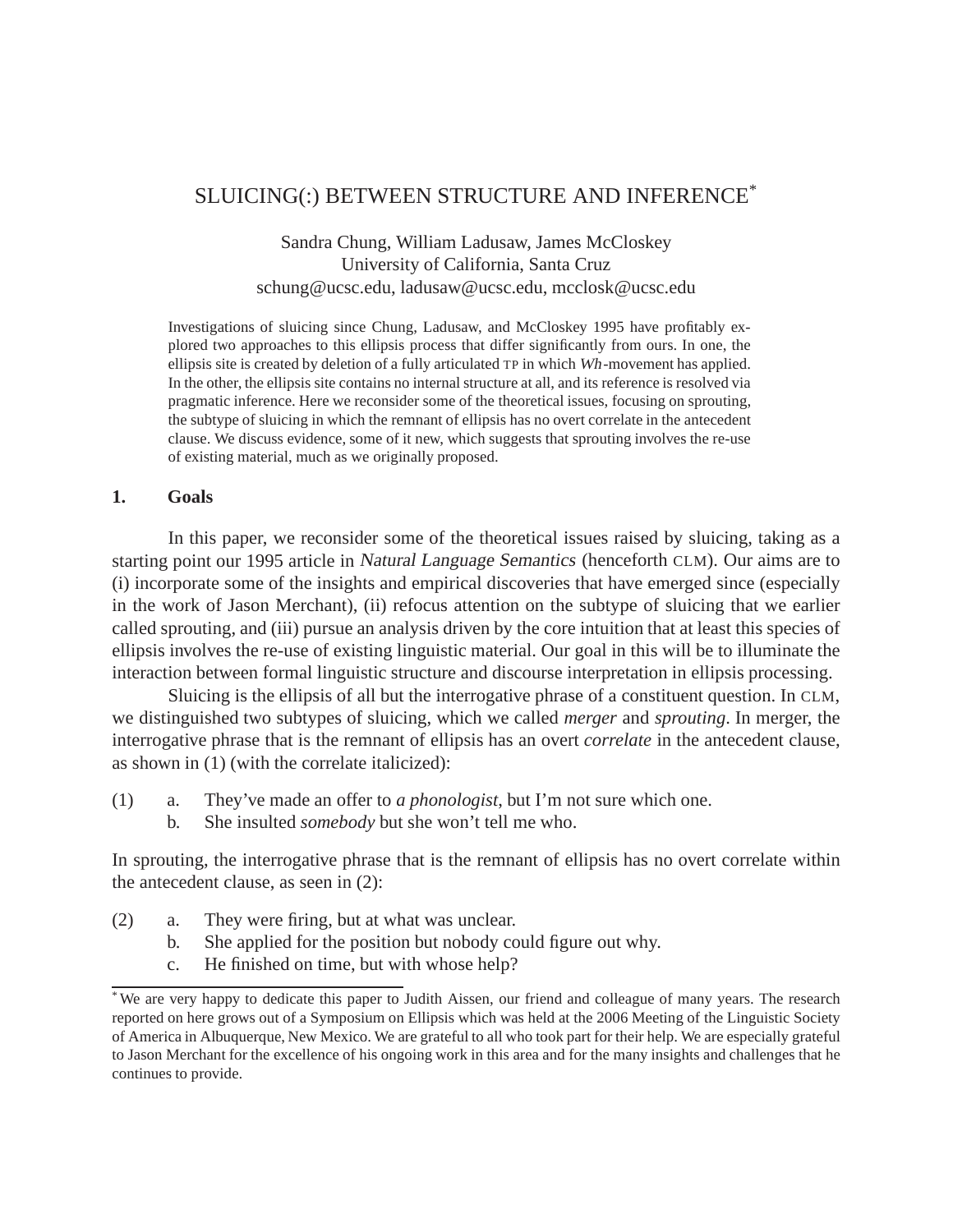In such cases, the remnant Wh-phrase can correspond to an implicit argument of the predicate of the antecedent (as in  $(2a)$ ), or an adjunct (as in  $(2b)$  and  $(2c)$ ).

At the workshop out of which this paper grew, three approaches, broadly speaking, to the analysis of ellipsis emerged:

- APPROACH 1: The ellipsis site is an anaphoric element without internal structure, whose reference must be resolved in the same way as the reference of any anaphoric element is resolved, by way of pragmatic inference. It is unclear to us whether anyone currently adopts this approach in its pure form, but its appeal is clear.
- APPROACH 2: The ellipsis site is empty and unstructured at surface structure, but its content is supplied by re-using (recycling, copying) an already built syntactic structure, with its interpretation, from some accessible point elsewhere in the discourse (Williams 1977, Fiengo and May 1994, Lappin 1999, CLM).
- APPROACH 3: The ellipsis site has internal structure, which is constructed in exactly the same way as any audible piece of syntactic structure. The ellipsis site may, however, go unpronounced—be rendered silent—if it is sufficiently similar to some antecedent XP in some accessible position elsewhere in the discourse (Ross 1969, Sag 1976, Hankamer 1979, Lasnik 2001, Merchant 2001).

Of these, the second and third approaches are much closer to each other than either is to the first, since both assume detailed syntactic structure within the ellipsis site; they differ, however, in what they assume about how that structure comes to be there.

Following CLM, Merchant 2001—and, ultimately, Ross 1969—we hold that at some point in the derivation of examples like (1) and (2) the ellipsis site contains a fully fleshed-out syntactic object; there is 'syntax in the silence', to use Merchant's term. The phenomena discussed below show sensitivity to syntactic properties that we take to be difficult to integrate into an approach to sluicing which assumes only mechanisms of pragmatic inference. We assume that the remnant Wh-phrase is contained within a CP (see especially Merchant 2001:Chap. 2). We further assume that what is missing in sluicing is the complement of whatever head it is in a given language that attracts interrogative Wh-phrases to its specifier—Manetta 2005, 2006, Grebenyova 2006. That is, what is missing in sluicing is all but the edge of a phase defined by a head which drives Wh-Movement to its specifier.

This general characterization yields for English the conclusion that the missing material in a sluicing construction is the TP complement of interrogative C. Therefore, (2a) has the skeletal structure shown in (3).

(3) They were firing, but  $\begin{bmatrix} C_P \end{bmatrix}$  at what  $C \begin{bmatrix} T_P \end{bmatrix}$  was unclear

Sluicing, then, involves either the reduction to silence of the TP complement of C (as in APPROACH 3, e.g. Romero 1998, Merchant 2001), or else the recovery of a suitable TP from the discourse context, supplying the content for the empty TP in (3), as in APPROACH 2 (for instance, CLM).

APPROACH 3 (deletion under identity or givenness) is the standard view in current research in the Principles and Parameters framework and in the Minimalist Program. Jason Merchant's (2001) book, along with important work done around the same time by Maribel Romero (1998)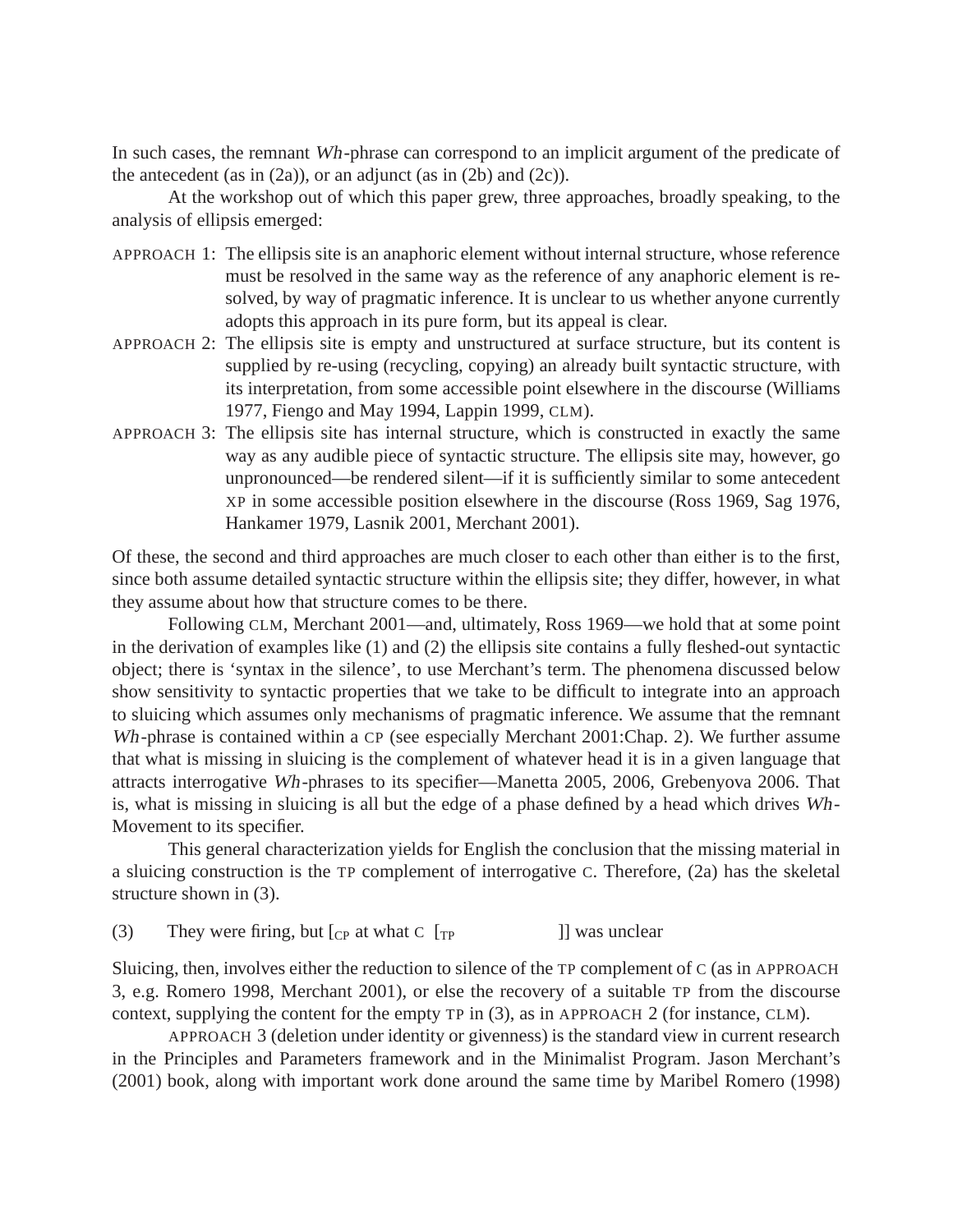and Howard Lasnik (1999), were particularly important in establishing that view. In these works, the core properties of sluicing are taken to derive from semantic conditions—such as givenness and focal parallelism—which govern deaccenting and elision. For Merchant, for example, the crucial elements are those in (4):

- (4) a. Sluicing is derived by PF deletion of a fully articulated TP in which Wh-movement has applied.
	- b. This deletion (like deletion in general) is subject to a semantic licensing condition, in that TP can be deleted only if it is E-GIVEN.

E-givenness is in turn defined as in (5):

(5) An expression E counts as E-GIVEN iff it has a salient antecedent A and, 1.A entails the focus-closure of E 2.E entails the focus-closure of A

What these requirements amount to in essence is the requirement that the non-focused portions of the antecedent TP and the elided TP must entail each other.

Such theories give an admirably successful account of merger, but they arguably do not generalize well to sprouting (see Chung 2005 and below). Here we take a different tack: taking the sprouting cases as our starting point, we explore the idea that the interpretation of this subtype of sluicing is best understood as involving the re-use of existing linguistic material (APPROACH 2).

### **2. Use and Re-Use**

The central notion of *use* that we appeal to is, as might be expected, fundamentally pragmatic. To use linguistic material is to introduce it into the collaborative game of constructing shared contexts. Accepting this, to *re-use* linguistic material is to take an already-constructed syntactic object with an interpretation, one which has already been deployed in discourse processing, and to re-deploy it, with its interpretation, in a new and different context. We assume a model of discourse structure along the lines of that explored in Ginzburg 1996, Büring 2003, and Farkas and Bruce 2010, in which questions under discussion (Ginzburg's (1996) QUD) are recorded and in which the items so recorded are syntactic objects paired with their denotations. These syntactic objects are presumably LF representations in the sense familiar from Government and Binding Theory and its derivatives, and so may differ in important ways from the representations relevant for determining phonological form (in the framework of Chomsky 2001, for instance, all uninterpretable features will have been removed). We assume a framework for the interpretation of questions and sluices along lines developed by AnderBois 2010a,b, which has the great advantage of letting us better understand why disjoined terms pattern similarly to wide-scope indefinites in their ability to license sluicing (CLM:268–269). We will have more to say later about some of the interpretive issues.

The re-use of linguistic material must be carefully distinguished from independent, and distinct, introductions of an expression. In (6), we clearly want to say that there are two independent token expressions of the DP *a lawyer*.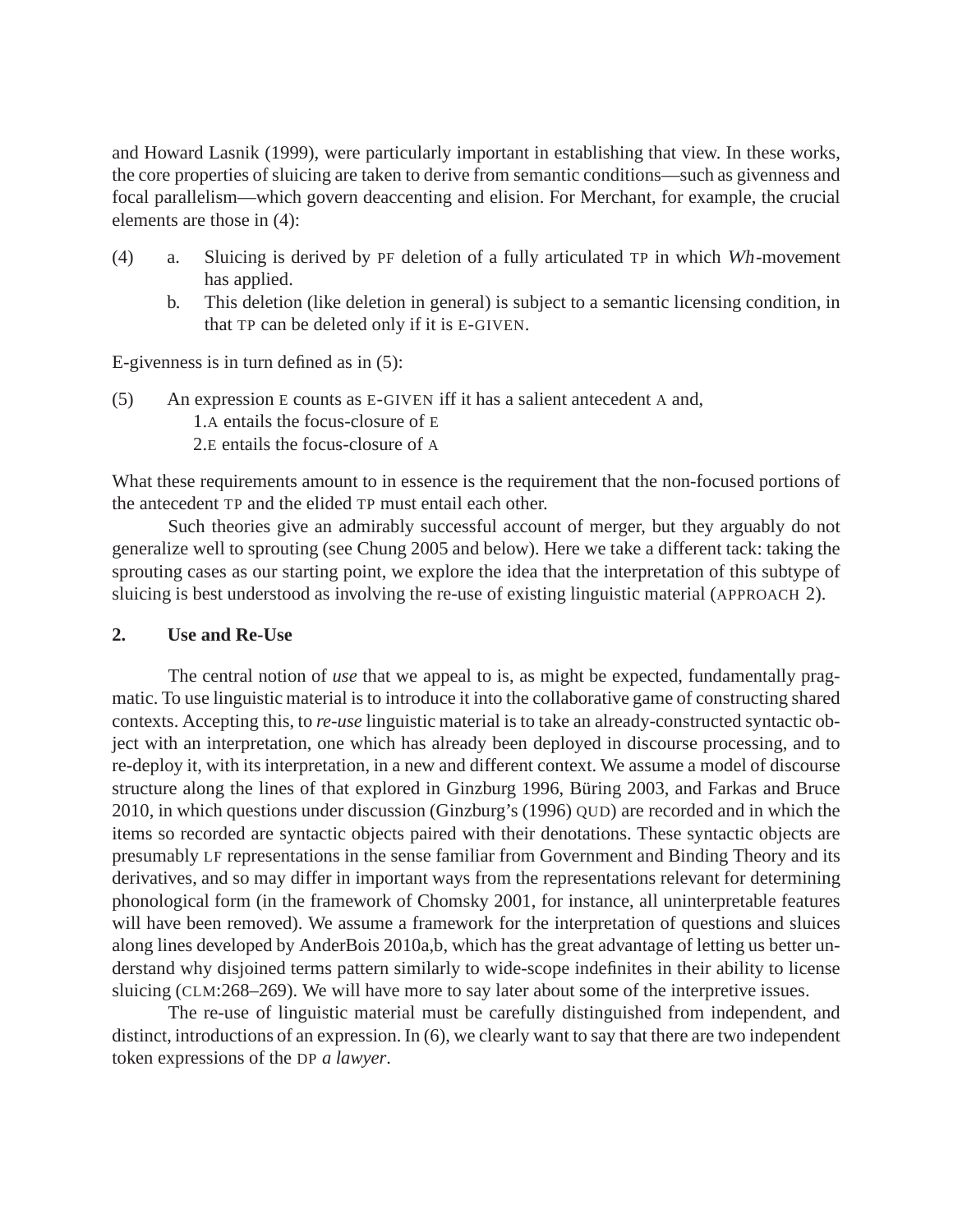(6) A lawyer who sues a lawyer is crazy.

This determination has pragmatic consequences: each token of the expression *a lawyer* gives rise to different discourse referents.

The situation is revealingly different in (7a), which in minimalist syntax is the pronounced form of the structure sketched in (7b). Here, we clearly want to say that there is just a single use of the DP *a lawyer*.

- (7) a. A lawyer was sued yesterday.
	- b.  $\lceil \frac{1}{T} \rceil$  [ A lawyer ] was  $\lceil \frac{1}{T} \rceil$  was  $\lceil \frac{1}{T} \rceil$  a lawyer ] yesterday ]]

Current minimalist thinking holds that (7b) involves two syntactic *occurrences* of a single syntactic token of the DP *a lawyer*, only the highest of which is pronounced. The basic idea is that when movement (in its minimalist guise as Internal Merge) occurs, the DP *a lawyer* comes to serve both as the sister of the V *sued* and the specifier of T; in the terminology of Relational Grammar, it is multi-attached. The distinction between multiple syntactic occurrences of a phrase (which amount to a single pragmatic use of the phrase) and multiple syntactic tokens of a phrase (which lead to distinct pragmatic uses) will be crucial in what follows.

2.1. Sluicing in the Absence of an Overt Correlate (Sprouting)

Consider, then, the examples of sprouting in (8):

- (8) a. They were firing, but at what was unclear.
	- b. She applied for the position but nobody could figure out why.
	- c. He put in a bid, but on whose behalf?
	- d. **A:** I went to the movies last night. **B**: Who with?
	- e. Exchanges of gunfire took place, but it was not clear where from.

Let us suppose that the interrogative  $C$  in  $(8a)$  has an empty complement whose content is supplied by a TP already deployed in the discourse, so that the CP in (3) becomes what is shown in (9). What sort of operation supplies the content of this TP is an issue to which we return; for the moment, suppose it to be copying, and in this (metaphorical) sense to represent a re-deployment of available content.

(9) 
$$
\begin{array}{c}\n[\text{CP at what C } \text{[TP} \quad \qquad ]]\n\end{array}
$$
\n
$$
\begin{array}{c}\n[\text{CP at what C } \text{[TP } \text{they were firing } ]]\n\end{array}
$$

Such a structure is uninterpretable as it stands (there is no way to integrate the Wh-phrase into the composition of the meaning of the question), so another operation is needed—the creation of a lower syntactic occurrence of the Wh-phrase within VP, an operation which will permit the needed integration. That is, we add to the phrase marker a statement like (10):

(10) at what is immediately dominated by VP.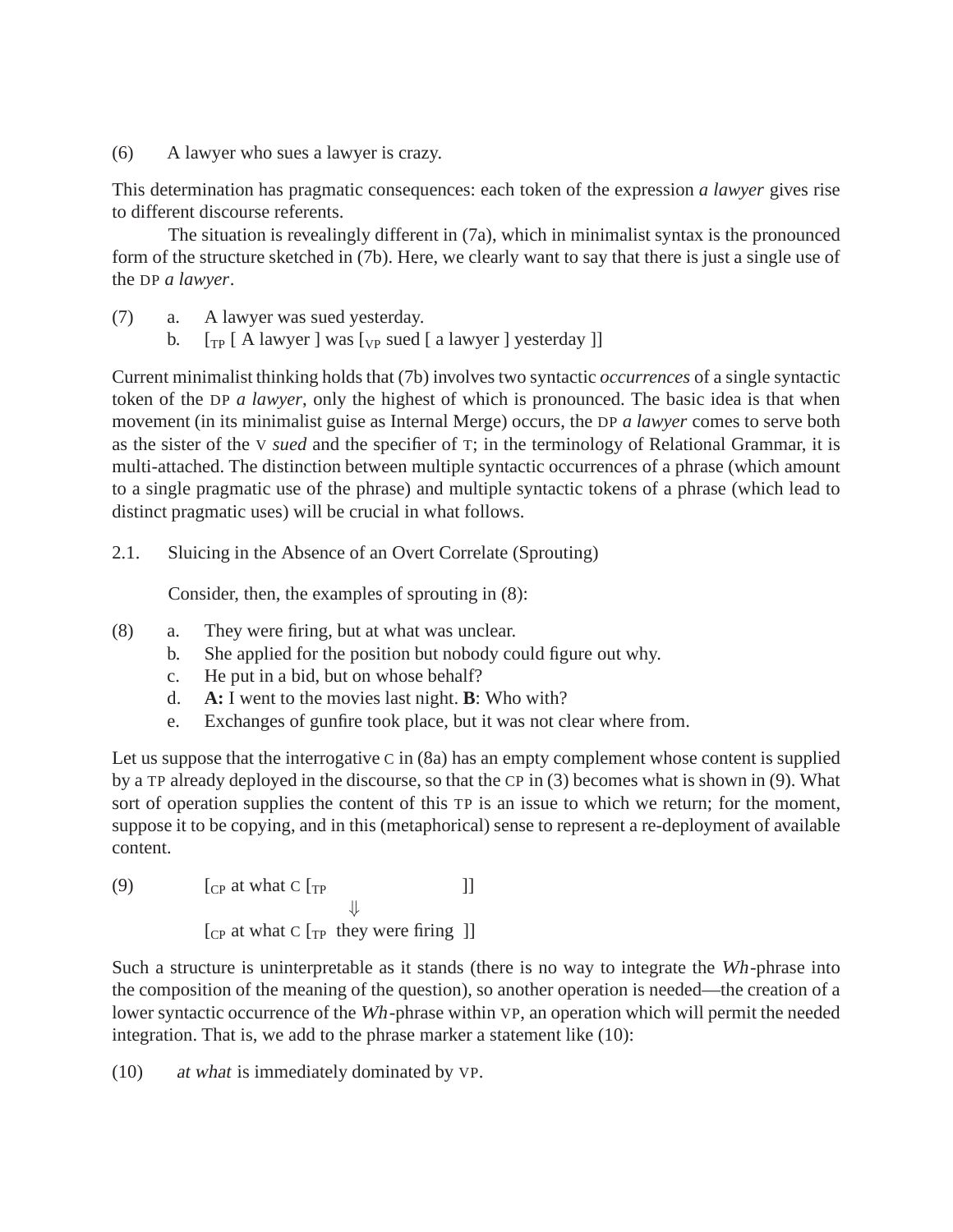providing for (11):

(11)  $[CP at what C [TP they were firing ]]$ ⇓  $[CP]$  at what C  $[TP]$  they were firing at what  $[]$ 

Importantly, this operation is not specific to sluicing, but is an instance of the more generally available operation that gives rise to multiple syntactic occurrences of a phrase. That is, it is (the inverse of) Chomsky's (2001) Internal Merge. This is the natural updating of our 1995 proposal in a changed theoretical context.

The featural interactions in (10) and (11) are routine. If, for instance, interrogative Whmovement is driven by the combination of features **[Q]**, **[WH]**, and **[EPP]** on a C-head, then insertion of the interrogative phrase into the specifier of C in (10) satisfies only the third—the **[EPP]** property. On the assumption that command, rather than the specifier-head relation, is the crucial relation underpinning syntactic agreement relations (Chomsky 2001, 2008), the interrogative and Wh-features on C (and the corresponding features on the Wh-phrase) will be checked only when the lower occurrence of the phrase *at what* in (11) is created—an occurrence within the command domain of interrogative C. Within the framework of Phillips (2003)—left to right, top-down structure building—the necessary operation has a particularly natural home and is probably indistinguishable from routine applications of  $Wh$ -movement.<sup>1</sup>

This updating of our 1995 proposal has a number of interesting consequences. First, it eliminates the need for some stipulations required under the earlier proposal: for example, that only traces can be added. Second, it preserves the empirical range of our earlier account of sprouting. Third, it deals naturally with some more recent empirical discoveries in a way that CLM did not.

We note as an aside that the syntactic objects which are copied or re-used will have to be abstract enough to permit certain morphological 'mismatches' between the antecedent and the apparent requirements of the ellipsis site. This is to allow such cases as (12) (Merchant 2001, 2005a):

- (12) a. Decorating for the holidays is easy if you know how.
	- b. I'll fix the car if you tell me how.
	- c. I can't play quarterback. I don't even know how.
	- d. I remember meeting him, but I don't remember when.
	- e. John seems to be happy and I can guess why.

It seems reasonable to hope that these mismatches will reflect the kinds of differences between surface syntax and LF syntax that we alluded to earlier.

<sup>&</sup>lt;sup>1</sup> Our general approach to sluicing is very much in harmony with the research program laid out in Phillips and Lewis 2009, in the sense that the grammatical computation for sluicing structures that we develop seems to mirror what the processor must do when faced with the task of comprehending a sluice. For the production task, matters seem a little less clear.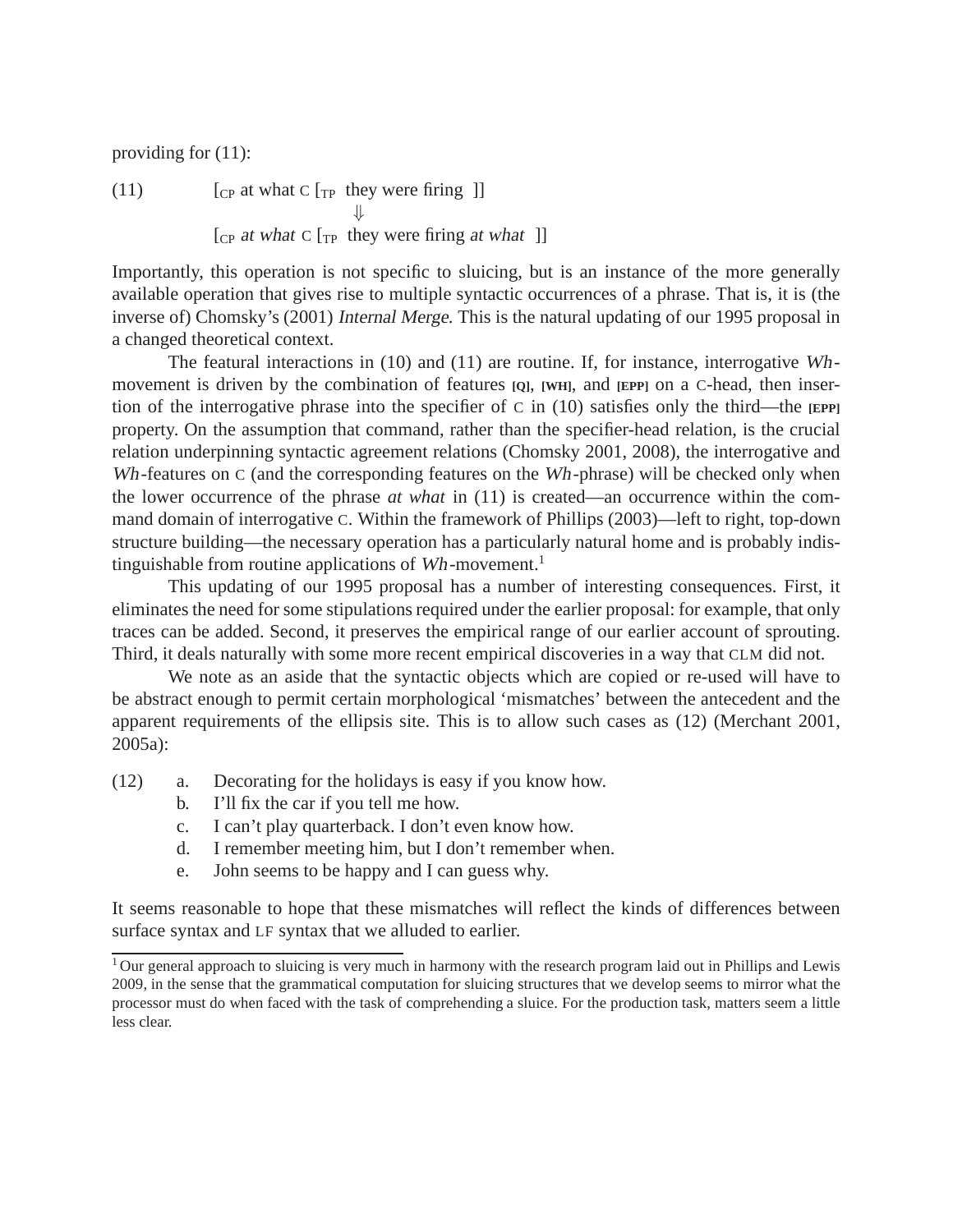### **3. Consequences—Old and New**

### 3.1. Albert's Generalization

In the cases for which this mechanism must be appealed to, there can be no amnestying of island and ECP effects. We thus understand an important property of sluicing. As noticed originally by Chris Albert, reported by CLM, and confirmed recently in experimental work by Yoshida et al. (2010), island violations are not repaired in sprouting (although they are famously repaired under merger; see Ross 1969, CLM, Merchant 2001).

Consider, for instance, the examples in (13):

- (13) a. \*Sandy was trying to work out which students would speak, but she refused to say who to.
	- b. \*Agnes wondered how John could eat, but it's not clear what.
	- c. \*That Tom will win is likely, but it's not clear which race.
- (14) a. \*Sandy is very curious to see which students will be able to solve the homework problem, but she won't say how.
	- b. \*Clinton is anxious to find out which budget dilemmas Panetta would be willing to tackle, but he won't say how.

We will call this observation *Albert's Generalization*, for its discoverer.

If the operation responsible for creating multiple syntactic occurrences in Internal Merge is governed by the standard array of island and ECP effects, then we expect those effects to appear in the subtype of sluicing for which this operation is crucial—namely, in the sprouting cases.

3.2. Fixed Diathesis Effects

We also understand another set of properties of sluicing. As observed first by Lori Levin (1982), the interpretation of the elided TP in sluicing is limited by lexical choices made in the antecedent TP. Compare (15a) with (15b), for instance.

- (15) a. He served the soup, but I don't know to who(m).
	- b. He served some of the guests, but I don't know what.

The examples in (15) contrast sharply with the impossible (16):

(16) \*He served the soup, but I don't know who(m).

The problem here is that there are, essentially, two distinct but related verbs *serve*, which can be illustrated crudely as in (17):

 $(17)$  a. *serve*<sub>1</sub>: <server> <meal> <diner> SUBJ OBJ DATIVE b. *serve*<sub>2</sub>: <server> <diner> <meal> SUBJ OBJ1 OBJ2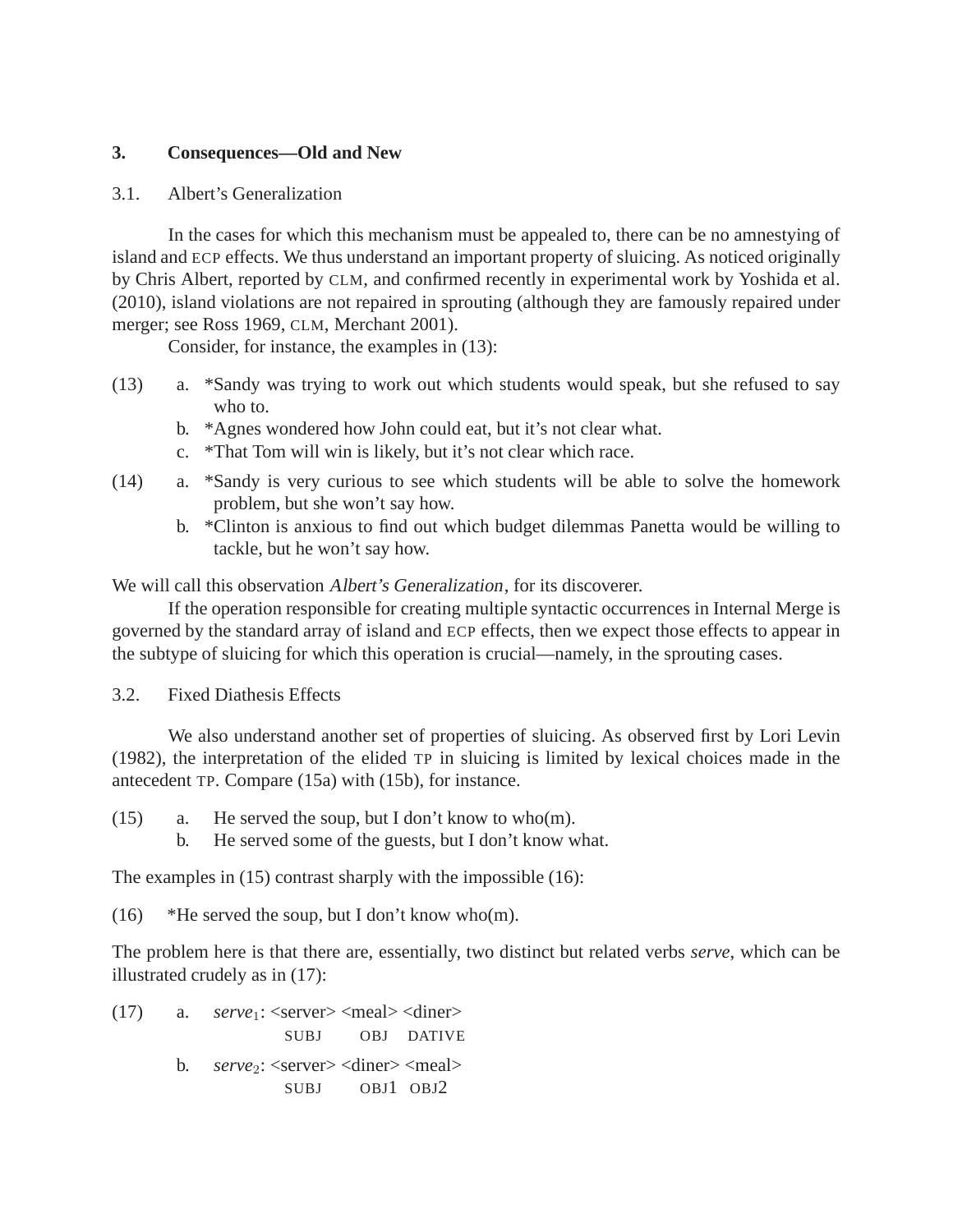What goes wrong in a case like (16) is that the antecedent clause contains *serve*<sub>1</sub> while the elided clause contains *serve*<sub>2</sub>. This is an impossibility under our proposal, one which follows, on our view, from the fact that the missing material in a sluice is supplied by the re-use of a TP already constructed from an array of lexical choices. There can be no subsequent return to the lexicon in constructing the missing  $TP$  of the ellipsis site.<sup>2</sup>

The effect seems to be quite general. The examples in (18) show the same effect for the verb *send*.

- (18) a. He sent a package, but I can't find out who to.
	- b. \*He sent a package, but I can't find out who.
	- c. He sent a package, but I can't find out who he sent it to.
	- d. ?He sent a package, but I can't find out who he sent it.

What goes wrong in (18b) is that the antecedent TP and the elided TP employ different argument structures for the verb *send*: the antecedent TP employs the argument structure illustrated in (18c), whereas the elided TP employs that illustrated in (18d).

Observations made by Jason Merchant (Merchant (2005a)) suggest the same conclusion. Beth Levin (2003) observed that the examples in (19a) and (19b) are close to synonymous, but involve different versions of the verb *embroider*.

- (19) a. They embroidered a table-cloth with peace signs.
	- b. They embroidered peace signs on a table-cloth.

Despite the semantic equivalence of (19a) and (19b), it is impossible, as Merchant points out, to mix and match different versions of the verb under sluicing. That is, one cannot have a remnant Wh-phrase which implies one version of the verb *embroider* while the antecedent TP is built around a different one. This is seen in the dual impossibility of (20):

- (20) a. \*They embroidered something with peace signs, but I don't know what on.
	- b. \*They embroidered something on the table-cloth, but I don't know what with.<sup>3</sup>

Observations such as these pose severe challenges for purely inference-based approaches to ellipsis resolution.

Merchant (2005a) has observed a similar effect in cases such as (21), involving the causativeinchoative alternation. In English, an example such as (21):

(21) They plan to close one of the schools, but they won't tell us which one.

 $2$ The lexical entries in (17) are meant to be illustrative only. The central conclusion is unaffected if the different argument structures for *serve* are realized syntactically via different arrays of functional heads ('light verbs') within the vP. Such differences still reflect different lexical choices.

<sup>3</sup> (20b) is well-formed on a different and irrelevant reading—according to which the *with*-PP is an instrument rather than a third argument of *embroider*.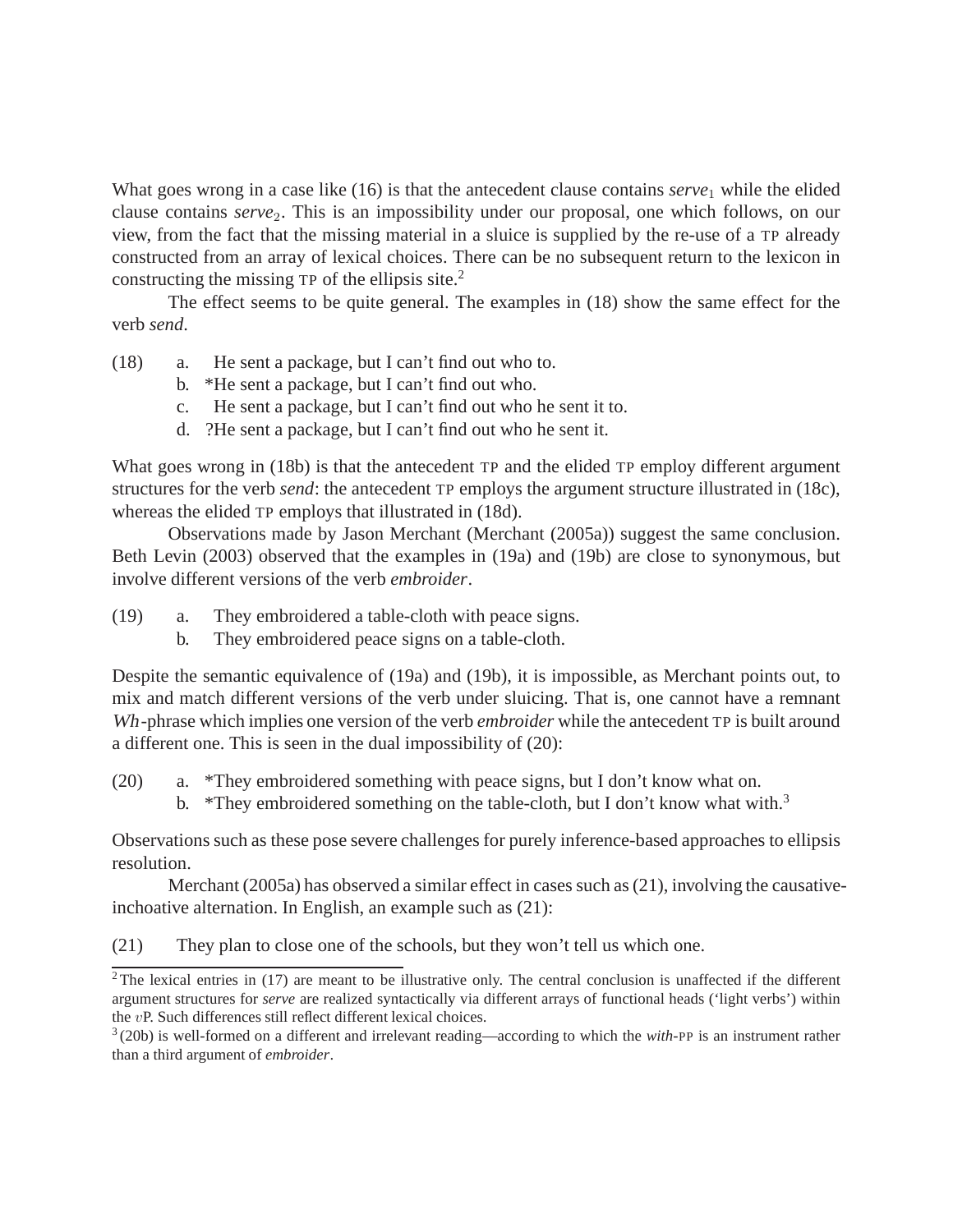cannot be interpreted as in (22):

(22) They plan to close one of the schools, but they won't tell us which one will close.

Once again, this falls under our larger observation, since causative and inchoative *close* must reflect distinct lexical choices—the first used in the antecedent, the second (impossible) in the ellipsis site. Merchant (2005a) observes that the point can be made more clearly in a language where the case system lets one identify the grammatical function of the remnant interrogative phrase. Greek is such a language, and once more (as can be seen in  $(23b)$ ), the effect is as we now expect it to be:

- (23) a. Eklisan ena close-PL3 a-ACC road-ACC but not know-S1 which-ACC dhromo, alla dhen ksero pjon. 'They closed a road, but I don't know which.'
	- b. \*Eklisan ena close-PL3 a-ACC road-ACC but not know-S1 which-NOM dhromo, alla dhen ksero pjos. 'They closed a road, but I don't know which.'

(23b) must reflect the inchoative form of *close* in the ellipsis site, but the transitive form in the antecedent clause—an impossible situation, given our general proposal.

The same pattern can be seen at work in the opposite direction in a case such as (24):

(24) \*The window suddenly closed, but I don't know who.

In a case such as this, we have the inchoative form in the antecedent and the transitive form in the ellipsis site—an impossibility given our proposal. This is a case where it is particularly clear that a treatment of sluicing based solely on pragmatic inference would not be adequate to the facts. For (24), it is hard to see why the antecedent clause would not make salient a proposition like *Someone suddenly closed the window*.

Finally, this set of observations further extends to the impossibility of voice mismatches under sluicing (see Merchant 2001, Chung 2005, AnderBois 2010b):

- (25) a. The candidate was abducted but we don't know who by/by who.
	- b. \*Somebody abducted the candidate, but we don't know by who.
	- c. Somebody abducted the candidate, but we don't know by who he was abducted.

As long as active and passive structures involve different lexical selections (in one sense or another), we can understand the ill-formedness of (25b) in the same terms as (24) and earlier examples: the lexical resources used in the ellipsis site must necessarily be the same as those out of which the antecedent TP is constructed. This we see as one of the consequences of re-use of existing linguistic material.<sup>4</sup>

Verb phrase ellipsis, as is well known, behaves differently (Kehler 2002:53):

<sup>4</sup> Eric Potsdam (2007) observes that voice mismatches seem to be possible under sluicing in Malagasy. We must take the position that such observations provide evidence for Pearson's (2005) reanalysis of 'voice' in Malagasy in terms of something like Wh-Agreement—see also Chung 2005 and Potsdam (2007:fn.11) for discussion of alternatives.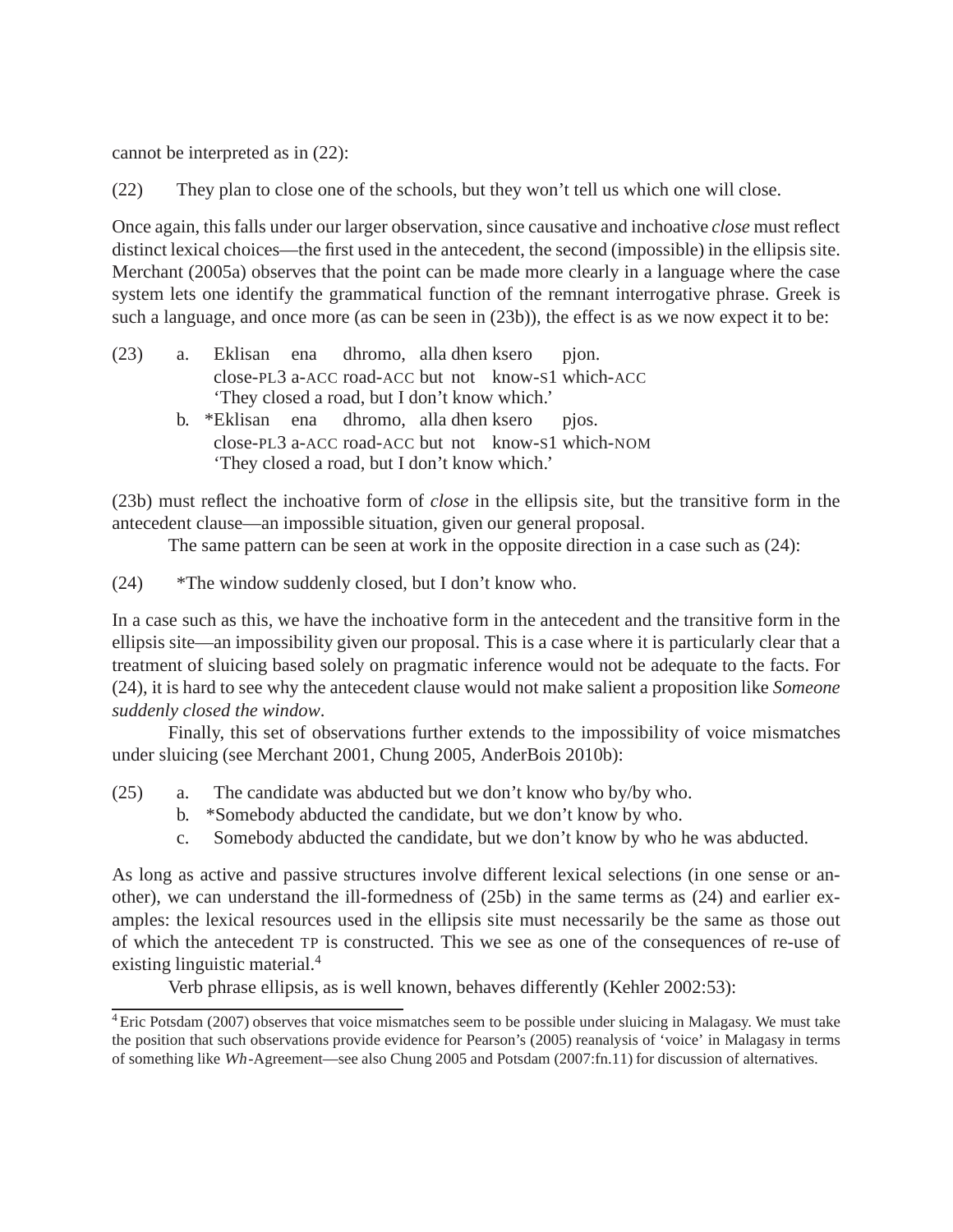- (26) a. This problem was to have been looked into, but obviously nobody did.
	- b. In March, four fireworks manufacturers asked that the decision be reversed, and on Monday the ICC did.
	- c. Actually I have implemented it with a manager, but it doesn't have to be.
	- d. The janitor should remove the trash whenever it is apparent that it needs to be.

Following Merchant 2007, 2008, we take cases like (26) to involve ellipsis of the complement of the voice-determining head—a level of structure at which active and passive verbal phrases are indistinguishable, both in terms of the lexical resources used in their construction and in terms of the structures projected.

## 3.3. Chung's Generalization

We are also now in a position to understand a more recent discovery. Merchant (2001) demonstrated that exactly those languages which permit preposition stranding under Wh-movement also permit prepositions to be stranded in the elided TP of sluicing. Chung 2005 has observed that even in preposition-stranding languages, prepositions cannot be stranded in the elided TP in sprouting cases—when the interrogative phrase that is the remnant of ellipsis has no overt correlate in the antecedent clause. Compare (27), in which the interrogative phrase is a PP, with (28), in which the interrogative phrase is the object of a stranded preposition.

- (27) a. They're jealous but it's unclear of who/who of.
	- b. Last night he was very afraid, but he couldn't tell us of what/what of.
	- c. Mary was flirting, but they couldn't say with who/who with.
	- d. We're donating our car, but it's unclear to which organization.
	- e. The UN is transforming itself, but into what is unclear.
- (28) a. \*They're jealous but it's unclear who.
	- b. \*Last night he was very afraid, but he couldn't tell us what.
	- c. \*Mary was flirting, but they couldn't say who.
	- d. \*We're donating our car, but it's unclear which organization.
	- e. \*The UN is transforming itself, but what is unclear.

Of course, preposition stranding in the absence of ellipsis is unproblematic:

- (29) a. They're jealous but it's unclear who they're jealous of.
	- b. Last night he was very afraid, but he couldn't tell us what he was very afraid of.
	- c. Mary was flirting, but they couldn't say who she was flirting with.
	- d. We're donating our car, but it's unclear which organization we're donating it to.
	- e. The UN is transforming itself, but what it is transforming itself into is unclear.

The puzzle here is why (28a–e) cannot be derived from (29a–e). We call this Chung's Generalization, also for its discoverer.

These observations are deeply puzzling for APPROACH 3—specifically, for the view that ellipsis is the reduction to silence of a syntactic object whose content is 'given' in some sense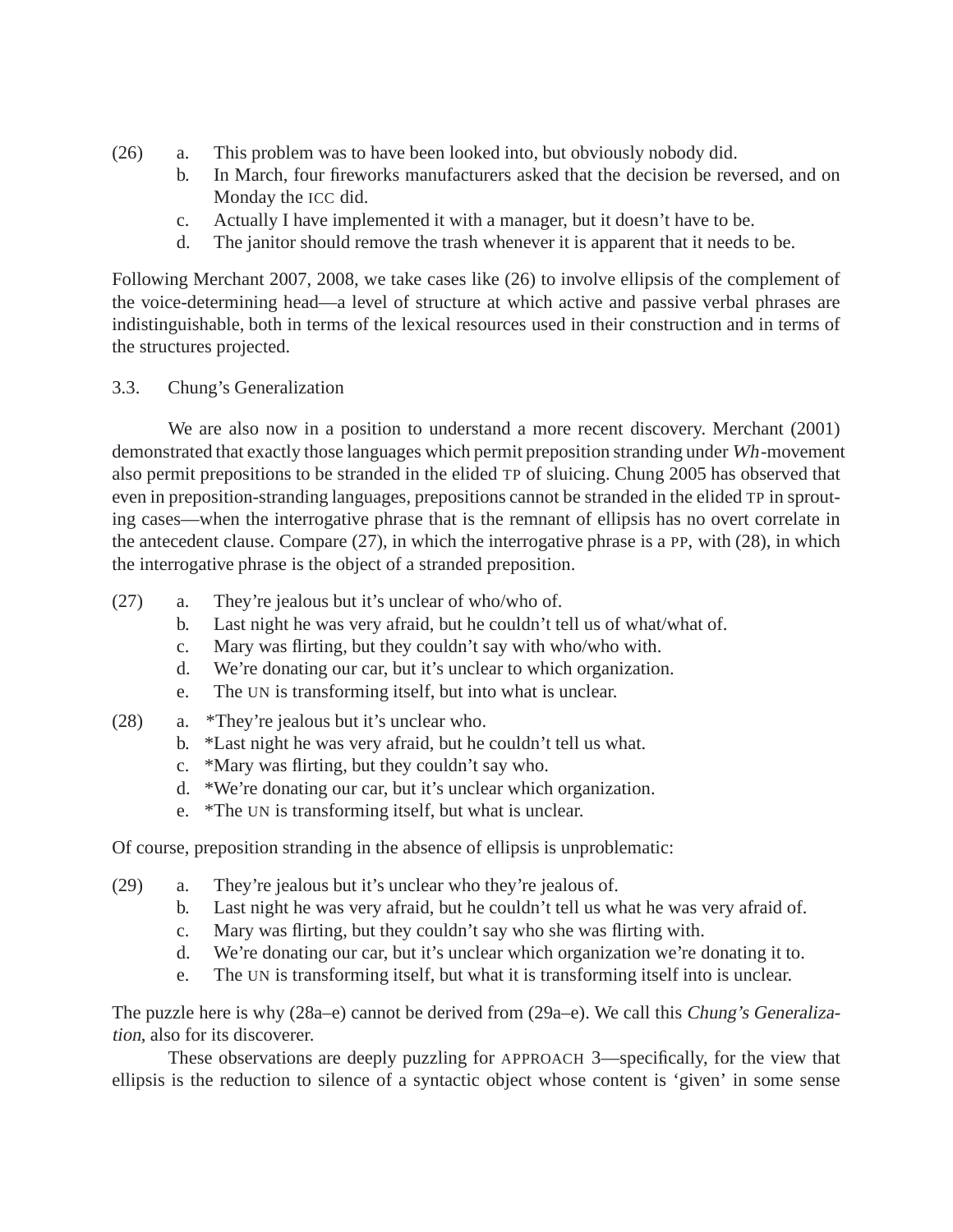(among many others, see Romero 1998, Merchant 2001). On that view, it is hard to see how we might distinguish the derivation in (30) from that in (31). Note the even more severe difficulty posed by these observations for APPROACH 1, which involves only mechanisms of pragmatic inference. Such theories too easily locate suitably salient content with which to fill out the interpretation of the Wh-phrase. There is no challenge whatever in computing in context what the interpretations of (28) ought to be.

- (30) a. She is jealous, but we don't know [ of who [ she is jealous of who ]]. b. She is jealous, but we don't know [ of who [ ].
- (31) a. She is jealous, but we don't know [ who [she is jealous of who ]] b. \*She is jealous, but we don't know [ who [ ]].

But these observations already follow inevitably from our proposals. (28a), for example, would begin with the fragment in (32):

(32)  $\left[$  unclear  $\left[$   $\right]$  c  $\left[$   $\right]$   $\left[$   $\right]$   $\left[$   $\right]$   $\left[$   $\left[$   $\right]$   $\left[$   $\right]$   $\left[$   $\left[$   $\right]$   $\left[$   $\right]$   $\left[$   $\right]$   $\left[$   $\left[$   $\right]$   $\left[$   $\left[$   $\right]$   $\left[$   $\right]$   $\left[$   $\left[$   $\right]$   $\left[$   $\left[$   $\$ 

Re-using the antecedent TP will produce (33):

(33) [ unclear  $\lceil$ <sub>CP</sub> who C  $\lceil$ <sub>TP</sub> they're jealous ]]]

But from (33), the only structure that can be created by way of the Internal Merge operation is that in (34), which subsumes a violation of the lexical requirements of the adjective jealous.

(34) [ unclear  $\begin{bmatrix} \text{Cp} & \text{who} & \text{C} & \text{Tr} \end{bmatrix}$  they're jealous who  $\begin{bmatrix} \text{m} \end{bmatrix}$ 

So as long as those requirements must be respected—either at the point at which the DP who is (re)merged, or else at LF (if there is such a level), then the impossibility of (28a) is expected rather than puzzling. In fact, on this view, (28a) is impossible for exactly the same reason that (35) is impossible—a unification which seems entirely natural:

(35) \*Who are they jealous?

As far as we are aware, there is no comparably natural treatment of these observations available at present under other approaches to sluicing.

# **4. A Complementary Difficulty**

The problem posed by the observations of (28) for versions of APPROACH 3 under a condition of givenness is that the requirement of givenness appears to be met but sluicing fails. But there is also a range of cases in which the requirement of givenness clearly is not met, but in which sluicing nevertheless succeeds (Chung 2005).

- (36) a. He put in a bid but I couldn't tell on whose behalf.
	- b. She went to the movies but we don't know who with.
	- c. She finished the project but we don't know with whose help.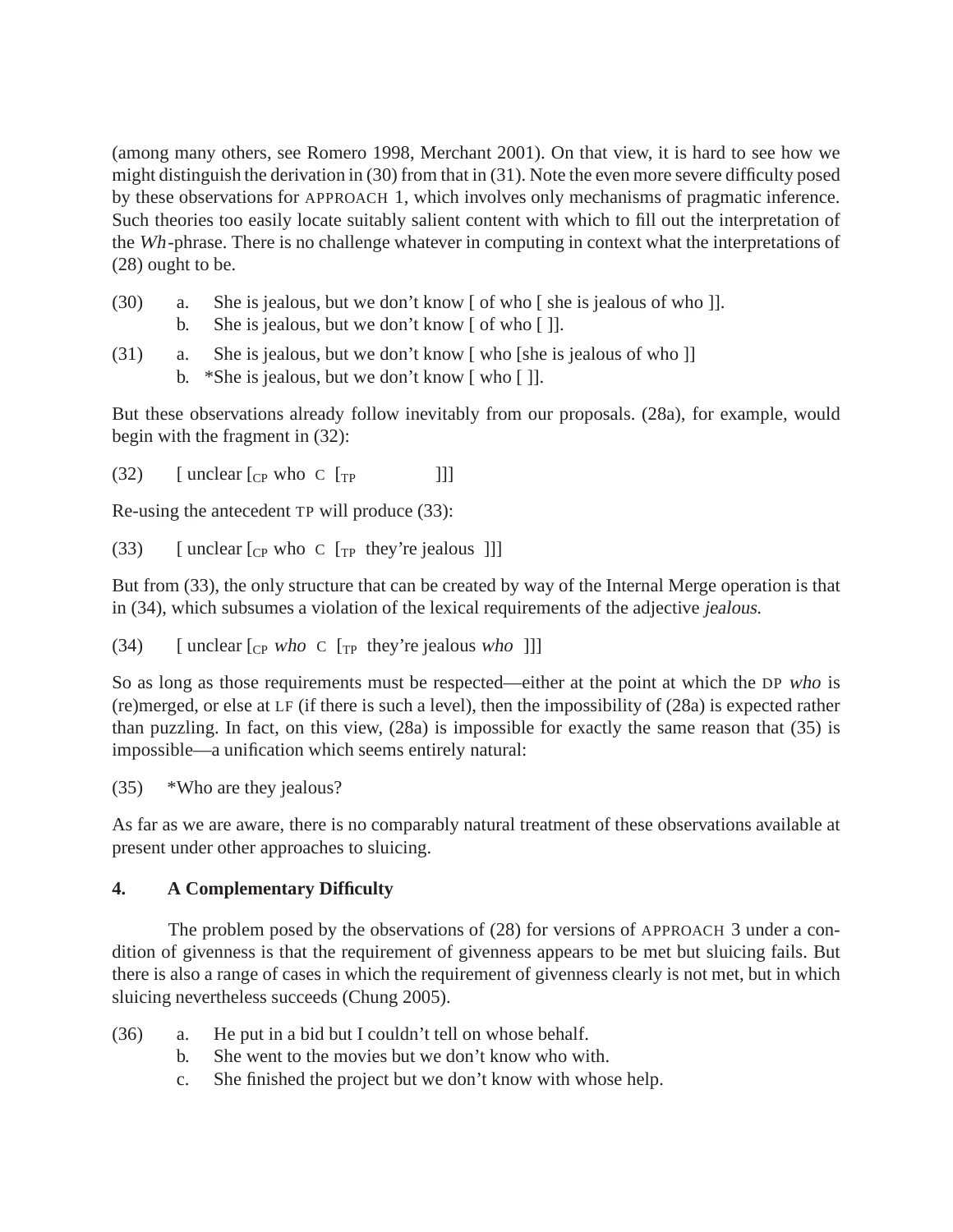- d. He's on the no-fly list but it's totally unclear for how long.
- (37) a. She was babbling away, but about what, I have no idea. (RTE radio, December 31, 2005)
	- b. . . . with Argentina and Brazil increasingly worried about where they would get their oil and at what price. (*New York Times*, May 5, 2006)
	- c. I agree with the NYT Executive Editor that the public did benefit from the Times' disclosures about NSA and Treasury surveillance, though it's impossible to know at what cost. (David Ignatius,*Washingon Post*, July 5, 2006)
	- d. Batwoman is set for a comicbook return. But what as? (http://news.bbc.co.uk/, Friday, June 2, 2006)

Cases such as (37) are handled without elaboration by the proposal sketched earlier. It is at best unclear how they can be understood in a world in which sluicing is deletion under semantic 'identity' or givenness. Such a view would require that the pairs of propositions in (38)–(43) be in the required relation (equivalence, mutual entailment, or whatever):

| (38) | a.<br>b. | [ he put in a bid ]<br>[ he put in a bid on someone's behalf ]                     |
|------|----------|------------------------------------------------------------------------------------|
| (39) | a.<br>b. | [she went to the movies]<br>[she went to the movies with someone]                  |
| (40) | a.<br>b. | [she finished the project]<br>[she finished the project with someone's help]       |
| (41) | a.<br>b. | [ he's on the no-fly list ]<br>[ he's on the no-fly list for some length of time ] |
| (42) | a.<br>b. | [she's babbling away]<br>[she's babbling away about something]                     |

- (43) a. [ where they would get their oil ]
	- b. [ where they would get their oil at some price ]

But in none of these cases does the proposition expressed by the (a) example entail the proposition expressed by the (b) example. In the case of (43), for instance, getting oil does not entail that the oil be obtained for a price (there are many ways of obtaining oil other than buying it). Similarly for (42)—one can babble without babbling about anything. And in (38), the proposition that he put in a bid does not entail that he put in a bid on someone's behalf. We believe that the observation is quite general.

Given that the (b) examples entail the (a) examples, accommodation is sometimes suggested as a means of upgrading the interpretation of the antecedent clause in such cases so that equivalence or mutual entailment could be achieved (see Fox 1999 for one such proposal). The challenge, it seems to us, would be to constrain accommodation so that it would permit sluicing in (37), for instance, but not in many of the ill-formed cases that we considered earlier—in (24), (25b), or in (28), for example.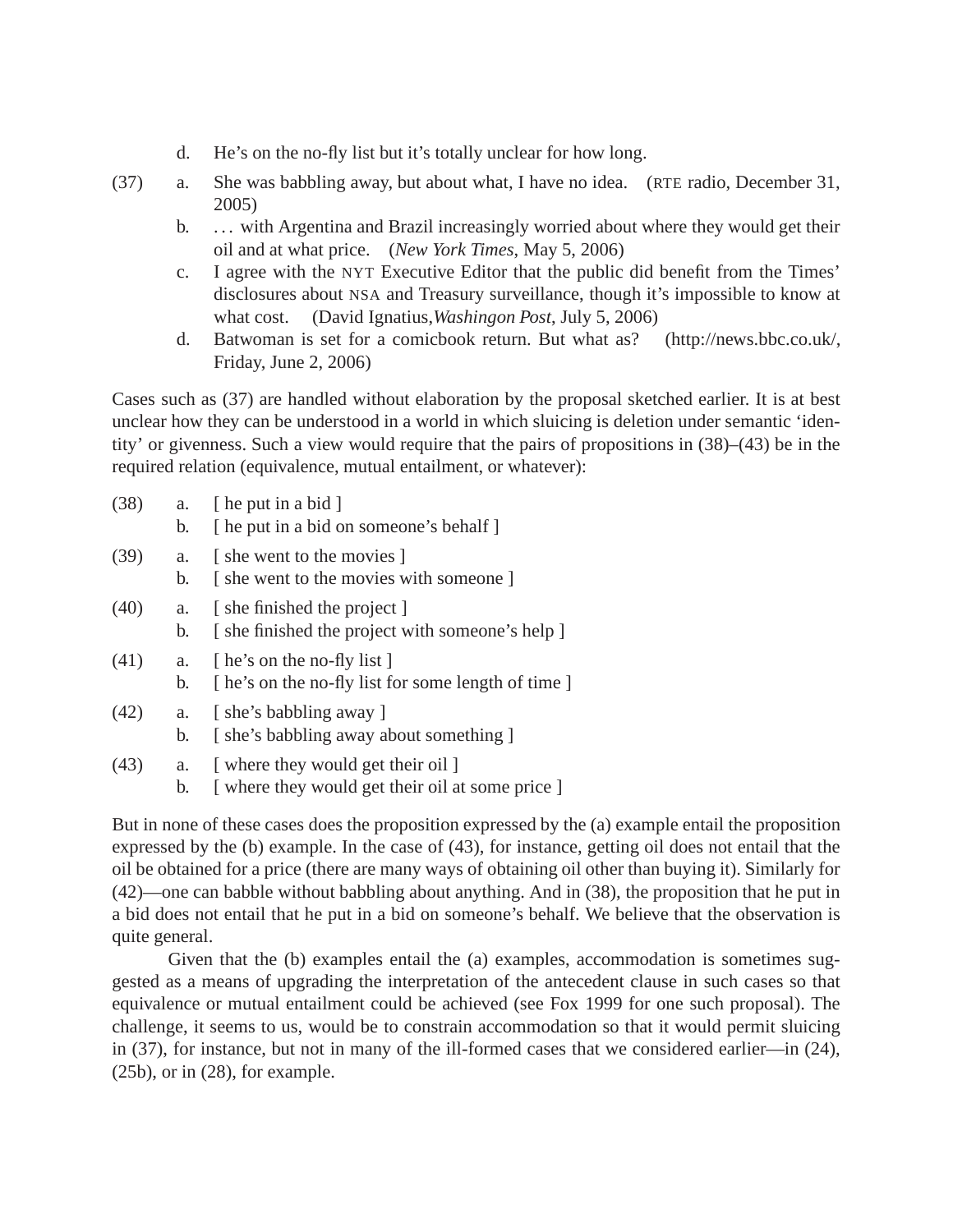In contrast, our proposal handles all of these cases without elaboration, because it requires only that the elided TP be a monotonic extension, both syntactically and semantically, of the antecedent TP. Internal merge can add new material to an antecedent clause in the ellipsis site, as long as lexical and morphosyntactic requirements are satisfied. From this it follows that there will be no general requirement that the interpretation of the antecedent clause be equivalent to, or even entail, the interpretation of the elided clause.

Nominal-internal cases (Chung 2005) make the same point:

- (44) a. She's reading something, but I don't know from which textbook.
	- b. She's eating a pizza, but I don't know from which restaurant.
	- c. She's editing a manuscript, but I don't know from what period.

Such cases are perfectly natural, but there is no entailment here from the interpretation of the antecedent to the interpretation of the missing TP.

### **5. Semantic Consequences of Re-Use**

In the view presented here, the empirical patterns surveyed above are seen as consequences of understanding sluicing as the re-use of existing linguistic material. So far we have been concerned with the lexical and syntactic consequences of re-use—with the phenomena that support the assumption that 'the syntax in the silence' is simply an interpreted syntactic object, which has already been used in the discourse and which now serves as a resource in interpreting the sluice.

We now consider the semantic consequences of this re-use. In particular, we investigate whether the syntactic re-occurrences of TP's in sluices are understood as uses of the TP's in the strongest pragmatic sense—that the syntactic object in the ellipsis site counts as being introduced into the collaborative game of constructing shared contexts.

We conclude that in the case of sluicing, it does not—in contrast to (some) other types of ellipsis, notably VP ellipsis. We will see that sluices are understood as if the re-use of a familiar linguistic expression constitutes re-use of its interpretation as well.

Here we will make the case by examining the interpretation of referential indefinites which are subject to a novelty condition on their discourse reference (Heim 1982). As a result of the novelty condition, each syntactic token of an indefinite introduces a new discourse referent. That is, (45a) is interpreted as involving two perpetrators, in contrast to (45b).

- (45) a. Someone committed a crime on Monday and someone committed a crime on Tuesday.
	- b. Someone committed a crime on Monday and he committed a crime on Tuesday.

We will follow common terminology and say that each token of someone above introduces a distinct discourse referent. Similarly, in (46) Jill and Jack know similar things, but we assume that their knowledge involves distinct perpetrators.

(46) Jill knows that someone committed a crime, and Jack knows that someone committed a crime.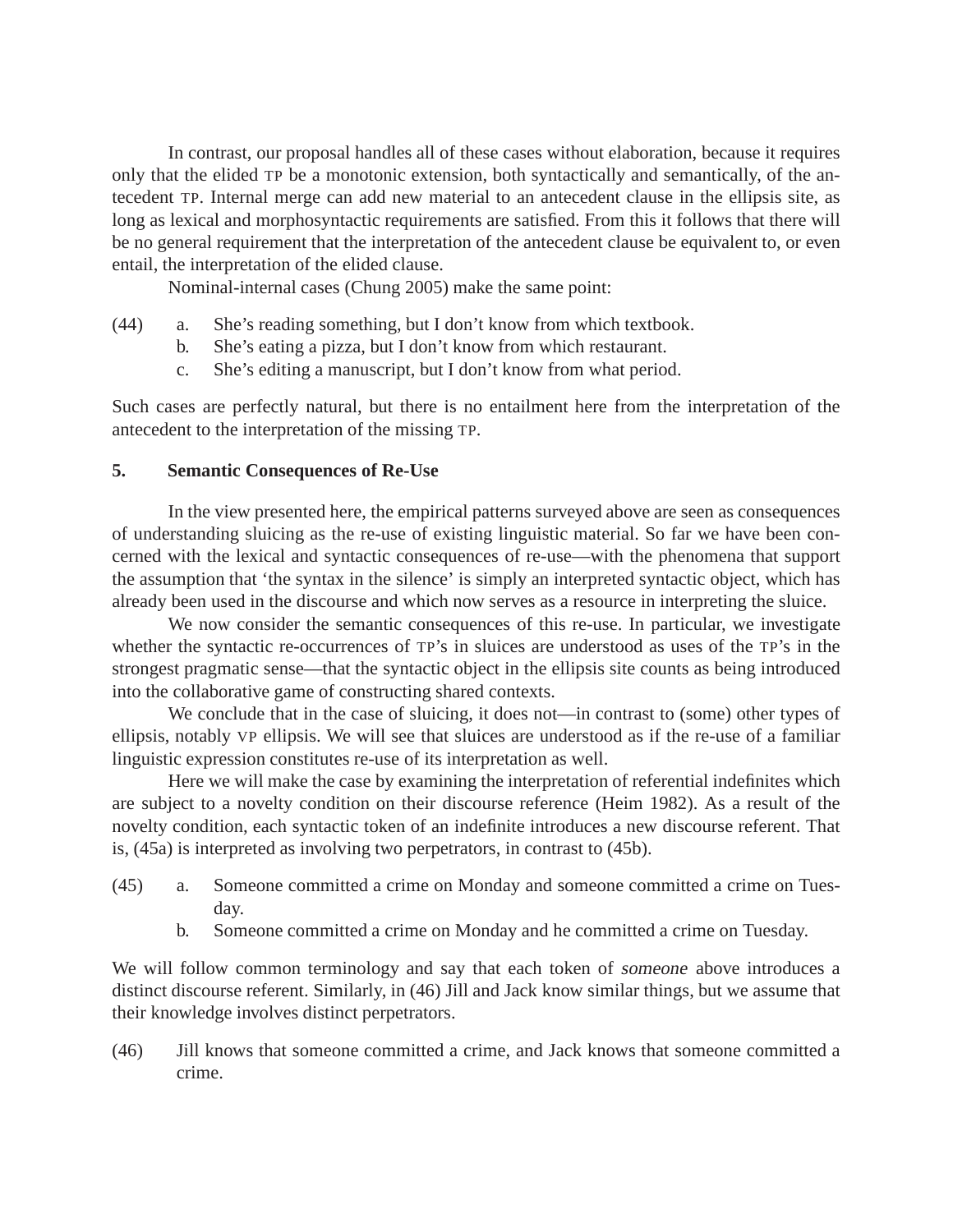The embedded questions in (47) behave similarly, in that the two syntactic tokens of the indefinite *a crime* are associated with distinct discourse referents.

(47) Jill asked where someone had committed a crime, and Jack asked when someone had committed a crime.

The association of an indefinite with a discourse referent can be used as a probe for the act of using the indefinite. Each use, in this strongly pragmatic sense, is expected to involve creation of a new discourse referent. If we want to know whether a distinct syntactic occurrence of an indefinite counts as a distinct pragmatic use of the indefinite, we can use this probe. Distinct discourse referents indicate distinct pragmatic uses; same discourse referent indicates that the second syntactic occurrence doesn't count pragmatically as a use—but rather, in our terms, as a re-use.

If ellipsis in general involves the re-use of a familiar linguistic expression, we should ask whether that re-occurrence counts as a new pragmatic use of the expression. If re-occurrence constitutes a new use, then indefinites occurring in an ellipsis ought to trigger new discourse referents despite their silence. If re-occurrence does not constitute a new use, but merely re-use, then the indefinite will not be associated with the creation of a new discourse referent: the interpretation of the second occurrence would involve the discourse marker associated with its first (and only) independent use.

Our current work suggests that ellipses are not uniform in this regard. Sluicing, at least, involves re-occurrences that are not interpreted pragmatically as new uses. In most cases, the material in the elided TP seems to be unable to introduce new discourse referents. Compare (47) with (48):

(48) Jill asked where someone had committed a crime, and Jack asked when.

The only natural interpretation of this example, it seems, is that Jack's question is about the same perpetrator, and the same crime, that Jill's question is about; in other words, (48) can be paraphrased 'Jill asked where person  $x$  had committed crime  $y$ , and Jack asked when  $x$  had committed  $y'$ . This is the interpretation that would be expected if the discourse markers employed in the antecedent TP are carried over into the interpretation of the elided TP. Similarly, in (49):

(49) Where someone commits a crime doesn't determine how.

the only natural interpretation is that it is false that where the random person  $x$  commits crime  $y$ determines how  $x$  commits  $y$ .

The non-synonymy of (47) and (48) is replicated in the example pairs in (50)–(54). In each pair, the indefinite that putatively occurs in the sluice in the (b) example cannot be understood as introducing a new discourse referent:

- (50) a. We know what someone was reading, but we don't know to who someone was reading.
	- b. We know what someone was reading, but we don't know to who.
- (51) a. Although we know who someone spoke to, we don't know what someone spoke (to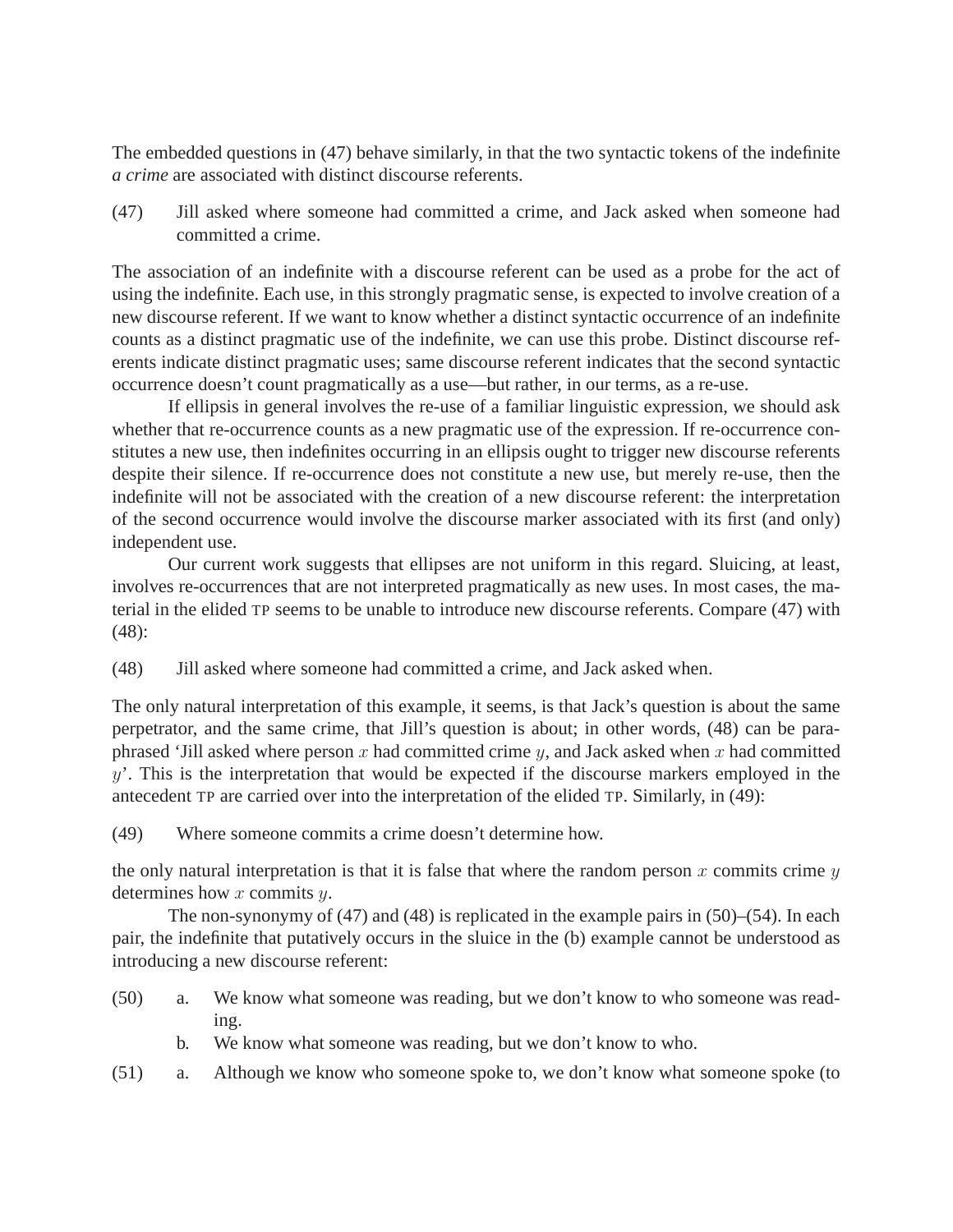someone) about.

- b. Although we know who someone spoke to, we don't know what about.
- (52) a. Jill wondered why Tracy dated a student, and Fred wondered for how long Tracy dated a student.
	- b. Jill wondered why Tracy dated a student, and Fred wondered for how long.
- (53) a. A high government official was critical of the New York Times, but it's not clear what other newspapers a high government official was critical of.
	- b. A high government official was critical of the New York Times, but it's not clear what other newspapers.
- (54) a. Someone from Santa Cruz talked to SAM, but we're not sure who else someone from Santa Cruz talked to.
	- b. Someone from Santa Cruz talked to SAM, but we're not sure who else.

At one level, the observation that the same discourse markers are employed in the elided TP as in the antecedent TP seems expected. It ought to follow immediately from our proposal that sluicing involves re-use of existing linguistic material; specifically, from the claim that the content of the elided TP is supplied by copying of the antecedent TP, including its interepretation and associated discourse markers. (We appeal to copying rather than the Internal Merge operation here, because the relation must be able to operate across sentences uttered by different participants in discourse.)

However, the patterns illustrated in (50)–(54) are profoundly surprising when viewed from the perspective of a general theory of ellipsis.

Since Hankamer and Sag 1976, it has been recognized that one of the hallmarks of ellipsis is precisely the ability of elided material to introduce new discourse referents. Consider, for instance, the VP ellipsis in (55a), which has an interpretation synonymous with (55b)—one in which each syntactic token of *a book* introduces a new discourse marker.

- (55) a. Kate is reading a book, and I am too.
	- b. Kate is reading a book, and I am reading a book too.

The ability of elided material to introduce new discourse referents lies behind the missing antecedent phenomenon, which is used by Hankamer and Sag as a diagnostic of ellipsis as opposed to deep anaphora (Grinder and Postal 1971, Hankamer and Sag 1976).

- (56) a. \*I've never ridden a camel, and it was of the two-humped variety.
	- b. I've never ridden a camel, but Ivan has, and it was of the two-humped variety.

If the missing antecedent phenomenon is truly characteristic of ellipsis, then we need to ask whether it is sluicing that is atypical in its interpretation and, if so, why it should be.

We conjecture here that the contrast is correlated with the size of the ellipsis site. Sluicing and VP ellipsis differ in whether the content that must be supplied by copying of an antecedent XP is larger or smaller than the domain of existential closure, which we take to be the smallest constituent in which all the predicate's arguments have had a chance to be introduced (see Chung and Ladusaw 2004). In sluicing, the missing content is larger than the domain of existential closure, so that the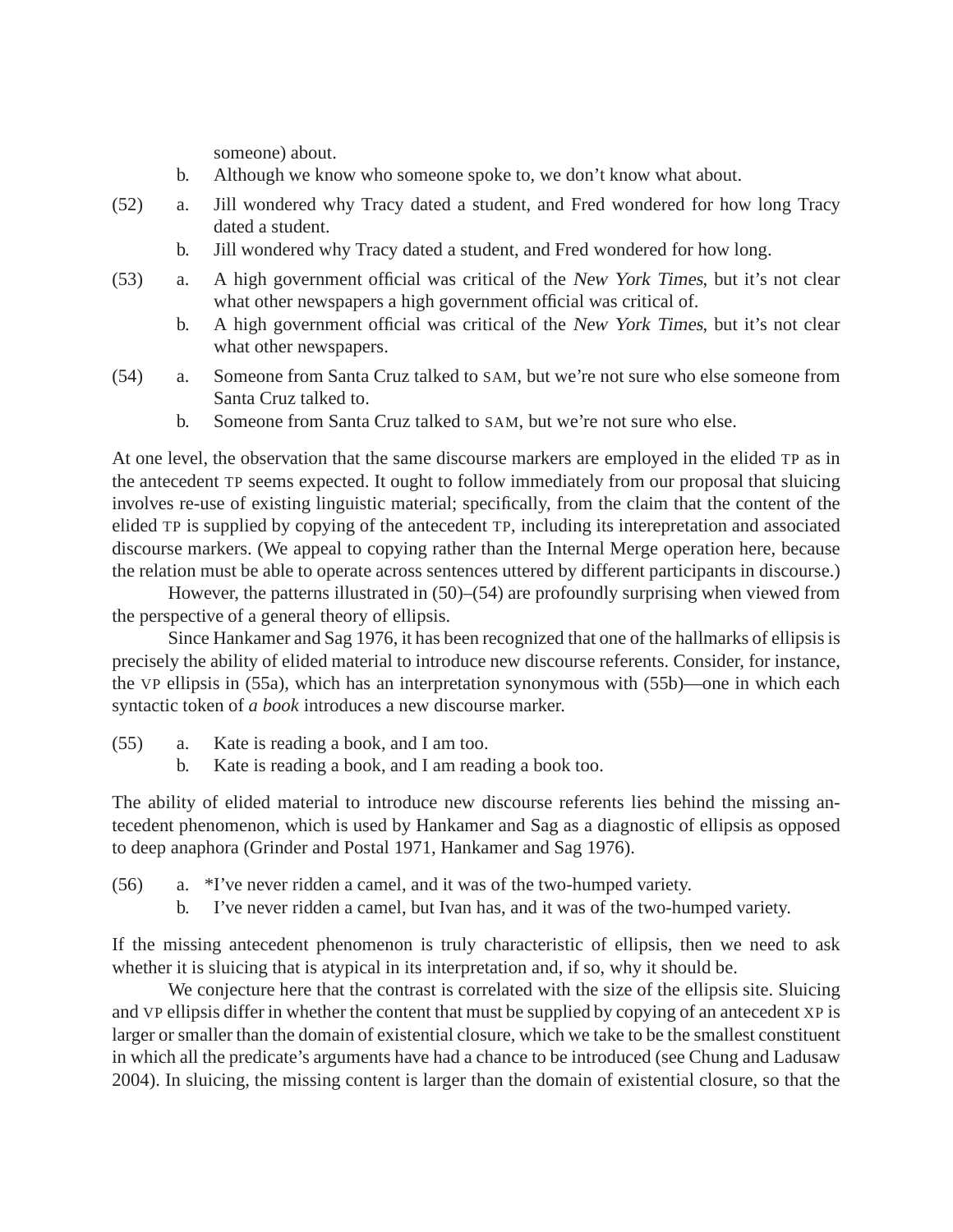re-used expression has a complete interpretation in terms of a discourse model. The re-occurrence of the expression in the sluice simply provides that model to the interpretation.

In VP ellipsis, on the other hand, the missing content is smaller than the domain of existential closure, so any indefinites that are copied over from the antecedent VP can become existentially closed 'again' in the new domain, with the result that new discourse markers will be introduced. From this follow examples like (56b) (on the relevant interpretation), and the missing antecedent phenomenon.

The observation that there are cases of sluicing in which the elided material cannot introduce new discourse referents is both novel and—we believe—undeniable for examples of the type  $(50)–(54)$ .

It remains to be seen whether the observation is fully general; notice, to begin with, that the examples cited above all involve sprouting. Even without a definitive answer, however, we can bring the preceding discussion to bear on another sluicing pattern that CLM could not account for, namely, the phenomenon of vehicle change.

### 5.1. Sluicing, E-type Anaphora, and Vehicle Change

As Romero (1998:67–69) and Merchant (2001:201–204) observe, and as Kyle Rawlins has also pointed out to us, theories of sluicing that impose a syntactic identity condition on the elided TP and the antecedent TP encounter a challenge in examples like (57).

- (57) a. The Deans know who resigned, but they're not sure for what reasons.
	- b. He told us which kids were eating, but he couldn't tell us how much.
	- c. That's a gazebo. But I don't know who built it or why. (Merchant 2001:201)
	- d. What interveners are able to 'get out of the way', and how? (Merchant 2001:202)
	- e. Always, when a female physicist has been nominated, she wants to know for which award.
	- f. Every female physicist who has been nominated wants to know for which award.

In cases like this, we cannot express what the elliptical sentence means without the ellipsis by simply pronouncing the supposed antecedent in place of the ellipsis. We must change the indefinite DP or the interrogative phrase to a pronoun. Following Fiengo and May 1994, we will refer to this phenomenon as *vehicle change*. The elided TP's in (57) have interpretations equivalent to the interpretations of the non-elided questions in (58), which contain E-type pronouns.

- (58) a. The Deans know who resigned, but they're not sure for what reasons he resigned.
	- b. He told us which kids were eating, but he couldn't tell us how much they were eating.
	- c. That's a gazebo. But I don't know who built it or why s/he built it.
	- d. What interveners are able to 'get out of the way', and how are they able to get out of the way?
	- e. Always, when a female physicist has been nominated, she wants to know for which award she has been nominated.
	- f. Every female physicist who has been nominated wants to know for which award she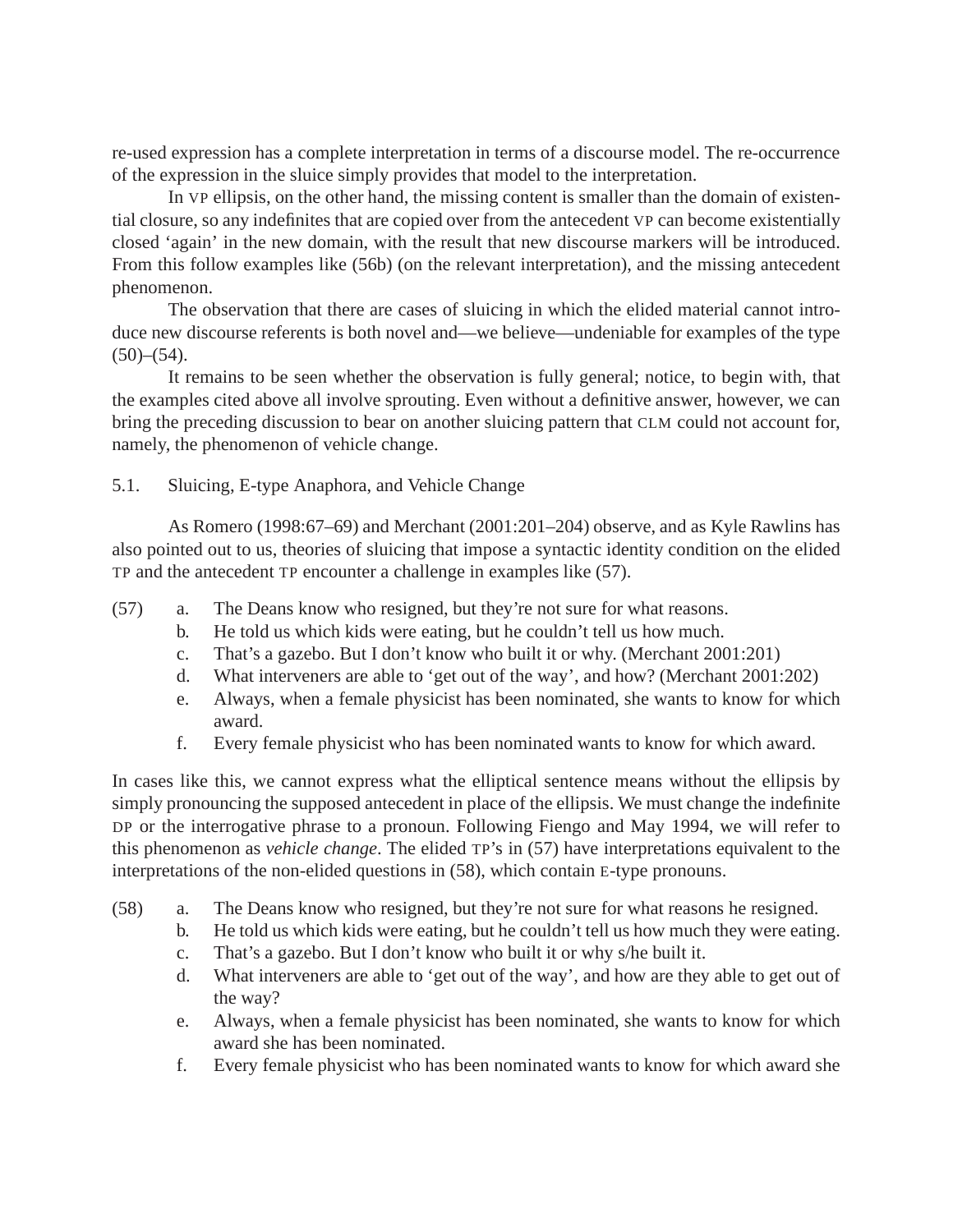has been nominated.

But if the non-elided questions in (58) are the source of the ellipses in (57), then sluicing cannot require syntactic identity, because the E-type pronouns in the elided TP aren't identical to anything in the antecedent TP.

Such a syntactic mismatch, if real, could not be easily handled by CLM (or by Chung 2005). But in the context of our discussion of the interpretive consequences of the re-use of linguistic material in sluicing, it is natural to ask whether the syntactic mismatch in (57) is real or apparent. If we are right that sluicing involves the re-use of a fully interpreted TP from previous discourse, but that this re-use does not allow new discourse markers to be introduced, then a way of rising to the challenge posed by (57) is at hand.

The elided TP's in these examples do not, as a matter of morphosyntactic substance, contain pronouns at all. The E-type pronoun effect in interpretation is the natural result of the assumption that the antecedent TP is copied with its closed interpretation, including discourse markers.

Specifically, after copying, (57a) has the structure shown in (59).

(59) The Deans know  $\lbrack \frac{\text{cp}}{\text{cp}}$  who<sub>1</sub>  $\lbrack \frac{\text{rp}}{\text{p}}$  who<sub>2</sub> resigned]], but they're not sure  $\lbrack \frac{\text{cp}}{\text{p}}$  for what reasons  $[\text{TP}$  who<sub>3</sub> resigned]].

In (59), who<sub>1</sub> and who<sub>2</sub> are different syntactic occurrences of a single token of who, related by Internal Merge. In the ellipsis, who<sub>3</sub> is a further syntactic occurrence of this token of who, related to the other two by the larger re-use of TP that sluicing involves. The E-type pronoun interpretation of who<sub>3</sub> is, on this view, a natural consequence of the assumptions needed to interpret structures like the antecedent, in which multiple syntactic occurrences of a phrase correspond to a single pragmatic use.

This, we think, is a satisfying resolution to one of the most difficult issues faced by the account of sluicing we advanced some fifteen years ago and return to here.

## **6. The Broader Picture and Some Open Issues**

Part of the excitement of research on ellipsis is that every new investigation seems to raise as many questions as it resolves. In this spirit, we would like to conclude by pointing to some issues raised by the line of thought pursued here.

First, how far-reaching is the generalization that new discourse referents cannot be introduced by material inside the ellipsis in sluicing? The judgements we reported for examples (50)– (54) strike us as very clear. But other types of examples suggest that material inside the ellipsis site might be able to introduce new discourse markers after all. Consider (60).

(60) MARY was swindled by a lawyer, and it's not clear WHO ELSE.

In (60), the elided question seems to be about who other than Mary was swindled, with no requirement that the lawyer be the same one one who swindled Mary. What distinguishes this example from those discussed earlier is that *else* is associated with a Wh-phrase which, in its origin site, c-commands the indefinite in the ellipsis. When this relation does not hold, as in (61), the more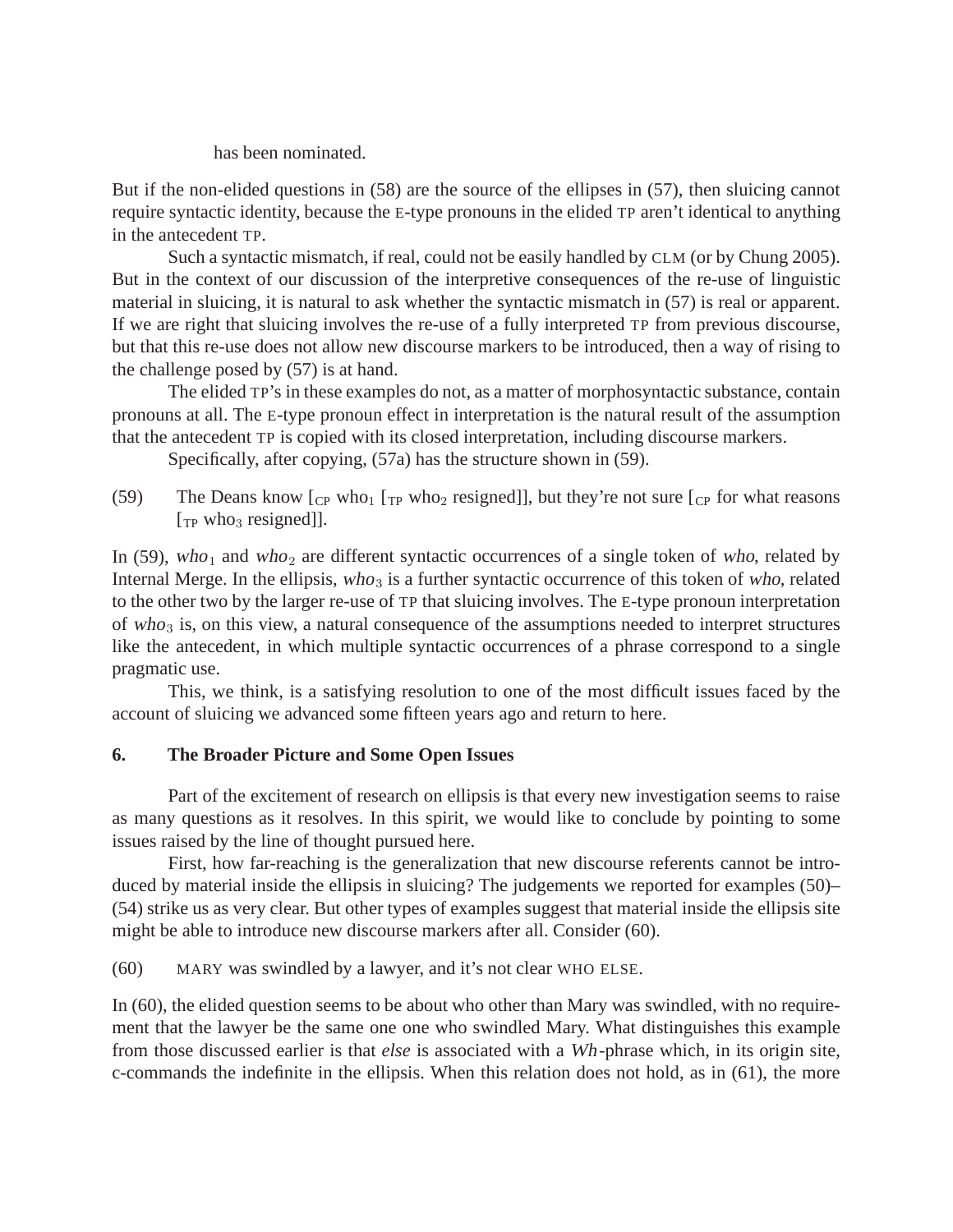general pattern re-emerges: the ellipsis introduces no new discourse referents.

(61) A lawyer swindled MARY, and it's not clear WHO ELSE.

Clearly there is some systematicity to the contrast between  $(60)$ , on the one hand, and  $(50)$ – $(54)$ and (61), on the other. Consider also (62):

(62) Joe was swindled by a lawyer—Mary doesn't know how many times.

The elided question in (62) allows an interpretation in which every time Joe was swindled, he was swindled by a different lawyer. In this interpretation, the indefinite in the re-used TP must have narrow scope. What we are tempted to propose for interpretations of this type is that the meaning of the indefinite is composed by Restrict (in the sense of Chung and Ladusaw 2004)—a mode of composition that would lead to the indefinite being associated with no discourse marker at all. The antecedent clause in (62), in other words, would be roughly synonymous with *Joe was lawyer-swindled*.

Some initial evidence appears to support this view. When distinct discourse markers are introduced by distinct syntactic tokens of an indefinite, they can collectively serve as antecedents for a plural pronoun.

(63) A woman committed a crime on Monday and a woman committed a crime on Tueday. They were the same woman.

The same is true even when some of the markers are introduced within VP ellipsis.

(64) Kate has ridden a camel and Ivan has, too. They were the same camel.

But in contrast to the naturalness of these examples, there is something distinctly odd about the plural pronoun in (65):

 $(65)$  #Joe was swindled by a lawyer—Mary doesn't know how many times. They were the same lawyer.

This oddness we take as an indication that the narrow-scope reading of *a lawyer* in (62) involves Restrict, and no discourse marker is introduced. If so, there is no counterevidence here to our claim that no new discourse referents are introduced inside the ellipsis in sluicing. Clearly, though, further probing is required.

Another large issue is how the observations and arguments developed here are to be integrated with the body of evidence (developed by Merchant 2001 especially) which argues in favor of PF deletion approaches to sluicing. We fully recognize the force of these arguments. What is striking is that the evidence in question seems to come entirely from the merger cases. Put differently, PF deletion accounts, like Merchant's, offer admirably successful accounts of merger, but deal less well with sprouting. Our approach does a good job of handling sprouting, but is less successful when faced with the merger cases (and especially the connectivity effects they exhibit). What remains elusive is a successful unified account of sluicing. Presumably, such a unification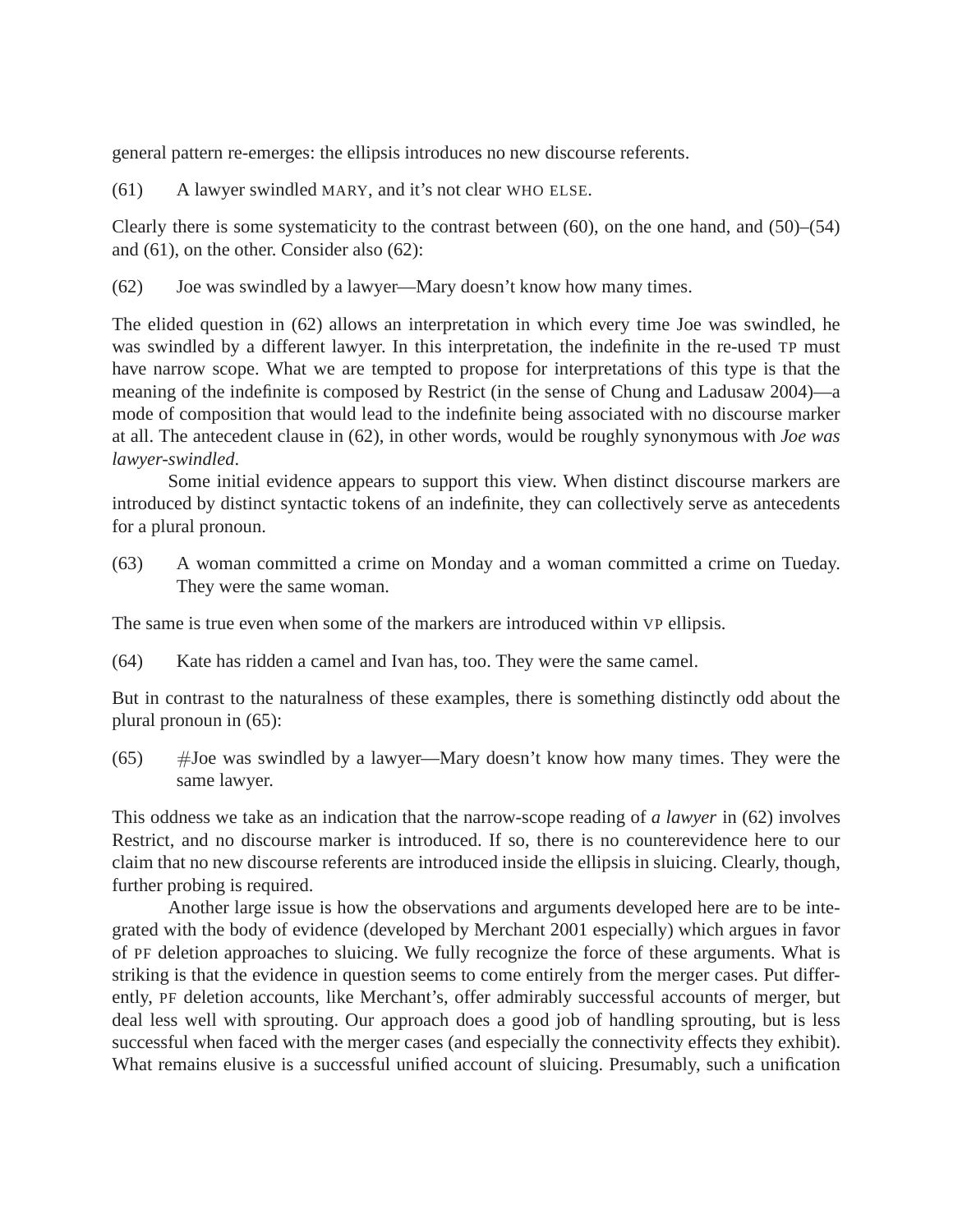will involve a reconceiving of the apparent choice between deletion and re-use, a reconceiving that we cannot yet imagine.<sup>5</sup>

Finally, our discussion adds to the list of known contrasts between sluicing and VP ellipsis: tolerance of voice mismatches, island repair, cross-linguistic generality, and now the missing antecedent phenomenon. The contrast we discuss here raises a question about the pragmatic consequences of the 're-use' of processed linguistic material as a resource for interpreting ellipsis sites. If VP ellipsis and sluicing are to be treated uniformly, then it must be the case that re-use of a coherently interpreted TP-sized unit differs in a principled way from re-use of a VP-sized unit, in terms of the pragmatic consequences. This strikes us as a speculation well worth exploring.

#### **References**

- AnderBois, Scott. 2010a. Focus and uninformativity in (Yukatek) questions. Manuscript, available at http://anderbois.googlepages.com.
- AnderBois, Scott. 2010b. Sluicing as anaphora to issues. Paper presented at SALT 20, University of British Columbia and Simon Fraser University, April 29–May 1, 2010.
- Büring, Daniel. 2003. On d-trees, beans, and accents. *Linguistics and Philosophy* 26:511–545.
- Chomsky, Noam. 2001. Derivation by phase. in *Ken Hale: A life in language*, ed. Michael Kenstowicz, 1–52. Cambridge, Mass.: MIT Press.
- Chomsky, Noam. 2008. On phases. in *Foundational issues in linguistic theory: Essays in honor of Jean-Roger Vergnaud*, eds. Robert Freidin, Carlos Otero, and Maria Luisa Zubizaretta, 133–166. Cambridge, Mass.: MIT Press.
- Chung, Sandra. 2005. Sluicing and the lexicon: The point of no return. in *BLS 31, Proceedings of the Thirty-First Annual Meeting of the Berkeley Linguistics Society*, eds. Rebecca Cover and Yuni Kim, 73–91. Berkeley, Calif.: Department of Linguistics, UC Berkeley.
- Chung, Sandra, and William Ladusaw. 2004. *Restriction and saturation*. Cambridge, Mass.: MIT Press.
- Chung, Sandra, William Ladusaw, and James McCloskey. 1995. Sluicing and logical form. *Natural Language Semantics* 3:239–282.
- Culicover, Peter, and Ray Jackendoff. 2005. *Simpler syntax*. Oxford and New York: Oxford University Press.
- Farkas, Donka, and Kim Bruce. 2010. On reacting to assertions and polar questions. *Journal of Semantics* 27:81–118.
- Fiengo, Robert, and Robert May. 1994. *Indices and identity*. Cambridge, Mass.: MIT Press.
- Fox, Danny. 1999. Focus, parallelism and accommodation. in *SALT 9*, eds. Tanya Mathews and Devon Strolovich. Department of Linguistics, Cornell University: CLC Publications.
- Fox, Danny, and Howard Lasnik. 2003. Successive-cyclic movement and island repair: The difference between sluicing and VP-ellipsis. *Linguistic Inquiry* 34:143–154.

<sup>&</sup>lt;sup>5</sup> Recent work by Howard Lasnik (2009), responding in part to an earlier version of the material developed here, takes a step in this direction in maintaining deletion for the merger cases, but analyzing the sprouting cases by way of a combination of deletion and the kind of lowering that we appeal to in Section 2.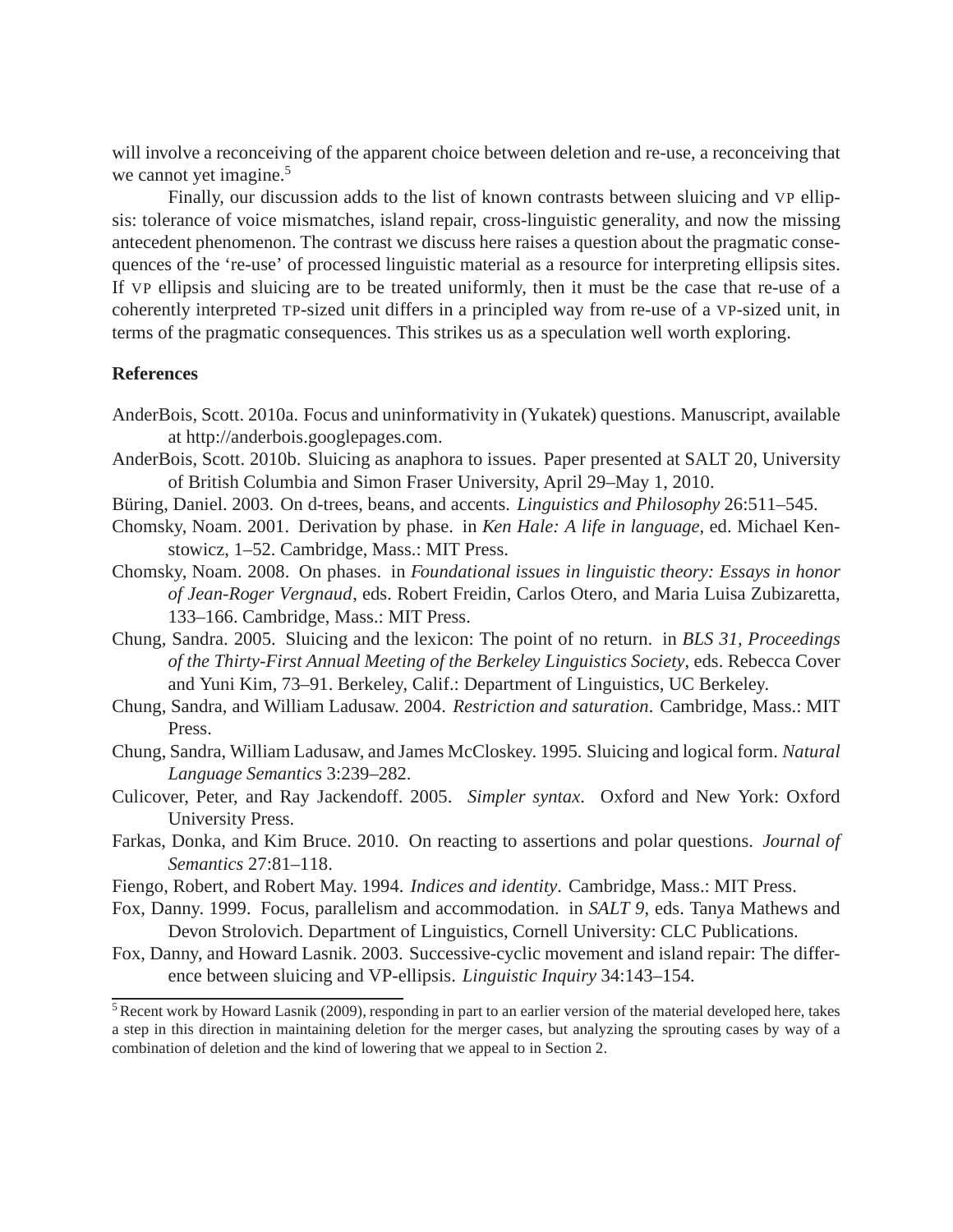- Ginzburg, Jonathan. 1996. Dynamics and the semantics of dialogue. in *Language, logic, and computation*, ed. J. Seligman. Stanford, Calif.: CSLI Publications.
- Ginzburg, Jonathan, and Ivan Sag. 2000. *Interrogative investigations: The form, meaning and use of English interrogatives*. Stanford, Calif.: CSLI Publications.
- Grebenyova, Lydia. 2006. Sluicing puzzles in Russian. in *Proceedings of the Annual Workshop on Formal Approaches to Slavic linguistics 14 (FASL 14)*, 151–171. Ann Arbor, Michigan: Michigan Slavic Publications.
- Grinder, John, and Paul M. Postal. 1971. Missing antecedents. *Linguistic Inquiry* 2:269–312.
- Hankamer, Jorge. 1979. *Deletion in coordinate structures*. New York: Garland Publishing.
- Hankamer, Jorge, and Ivan Sag. 1976. Deep and surface anaphora. *Linguistic Inquiry* 7:391–428.
- Heim, Irene. 1982. The semantics of definite and indefinite noun phrases. Doctoral Dissertation, University of Massachussets, Amherst.
- Kehler, Andrew. 2002. *Coherence in discourse*. Stanford, Calif.: CSLI Publications.
- Lappin, Shalom. 1999. An HPSG account of antecedent-contained ellipsis. in *Fragments: Studies in ellipsis and gapping*, eds. Shalom Lappin and Elabbas Benmamoun, 68–97. Oxford and New York: Oxford University Press.
- Lasnik, Howard. 1999. On feature strength: Three minimalist approaches to overt movement. *Linguistic Inquiry* 30:197–217.
- Lasnik, Howard. 2001. When can you save a structure by destroying it? in *Proceedings of the North East Linguistic Society 31*, eds. Minjoo Kim and Uri Strauss, 301–320. Amherst, Mass.: GLSA.
- Lasnik, Howard. 2009. Island repair, non-repair, and the organization of the grammar. in *Inter-Phases*, ed. Kleanthes K. Grohmann, 339–353. Oxford and New York: Oxford University Press.
- Levin, Beth. 2003. Objecthood and object alternations. Handout from a talk given at the Department of Linguistics, UCLA, May 2nd 2003. Available at http://www.stanford.edu/~belevin.
- Levin, Lori. 1982. Sluicing: A lexical interpretation procedure. in *The mental representation of grammatical relations*, ed. Joan Bresnan, 590–654. Cambridge, Mass.: MIT Press.
- Manetta, Emily. 2005. Wh-expletives in Hindi-Urdu: The vP phase. Presented at the January 2006 meeting of the Linguistics Society of America, Albaquerque, New Mexico.
- Manetta, Emily. 2006. Peripheries in Kashmiri and Hindi-Urdu. Doctoral Dissertation, University of California, Santa Cruz.
- Merchant, Jason. 2001. *The syntax of silence: Sluicing, islands, and the theory of ellipsis*. Oxford and New York: Oxford University Press.
- Merchant, Jason. 2002. Swiping in Germanic. in *Studies in comparative Germanic syntax*, eds. C. Jan-Wouter Zwart and Werner Abraham, 289–315. Amsterdam: John Benjamins.
- Merchant, Jason. 2005a. Revisiting syntactic identity conditions. Paper presented at the Workshop on Identity in Ellipsis, UC Berkeley, October 8, 2005.
- Merchant, Jason. 2005b. Sluicing. in *The Blackwell companion to syntax*, eds. Martin Everaert and Henk van Riemsdijk. Oxford: Blackwell.
- Merchant, Jason. 2007. Voice and ellipsis. Manuscript, University of Chicago, available at http: //home.uchicago.edu/~merchant/publications.html.